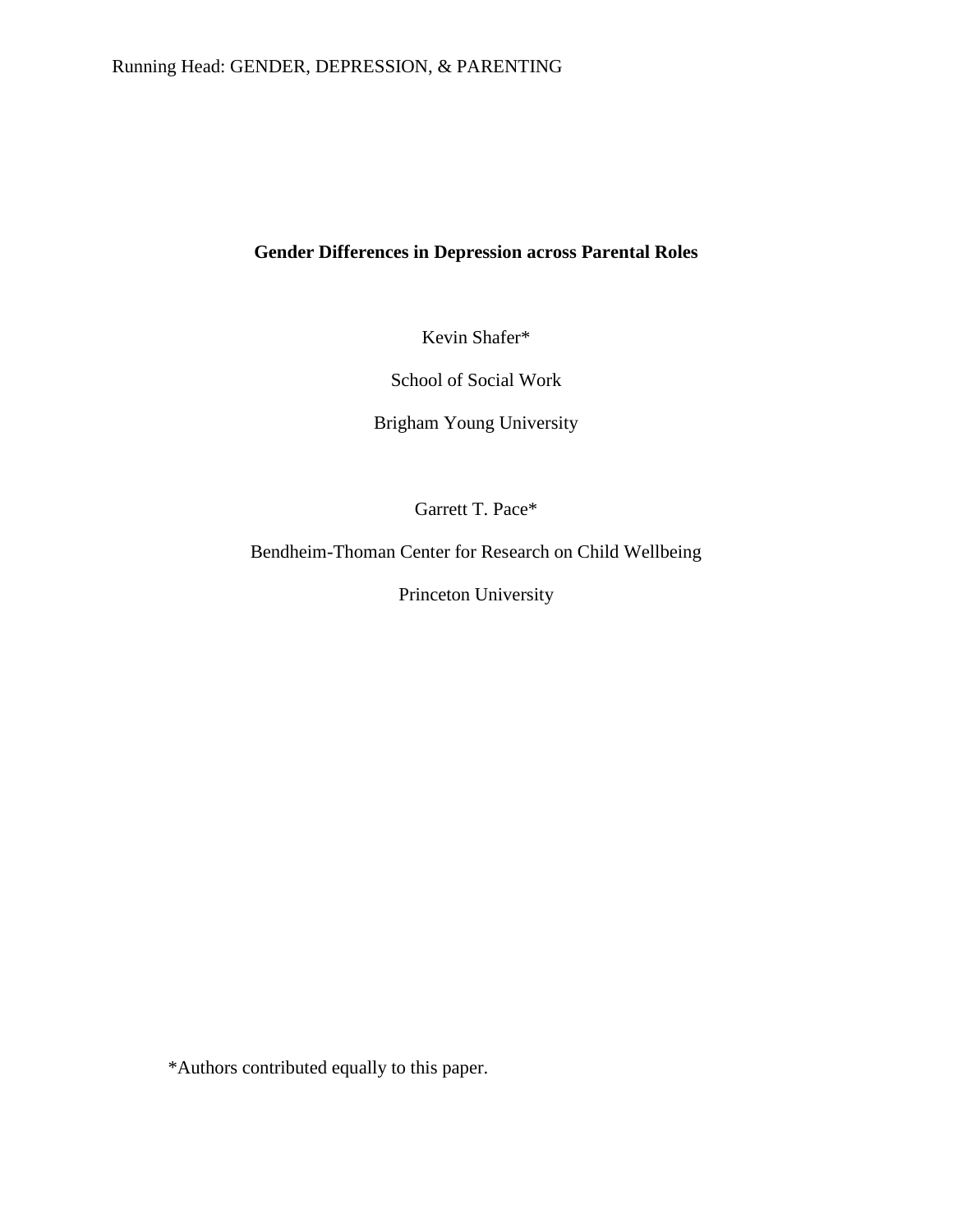#### **Abstract**

Prior research has focused on the relationship between parenthood and psychological well-being with mixed results. Some studies have also addressed potential gender differences in this relationship, again yielding varied findings. One reason may be methodological choices pursued in these studies, including the lack of focus on combined parental roles (i.e., biological parent and stepparent). We use data from the National Longitudinal Survey of Youth, 1979 (NLSY, n= 6276) and multinomial treatment models to address how combined roles influence depressive symptoms in mothers and fathers. Further, we explore potential gender differences. Our results indicate that numerous parental roles are negatively associated with psychological well-being for both men and women, while childlessness is negative for women, and specific parental role combinations affect mothers and fathers differently. Within the context of changing family structure in the U.S., these results to understand any link between parenting and depression and gendered parental roles and issues.

Keywords: children, depression, gender, parenting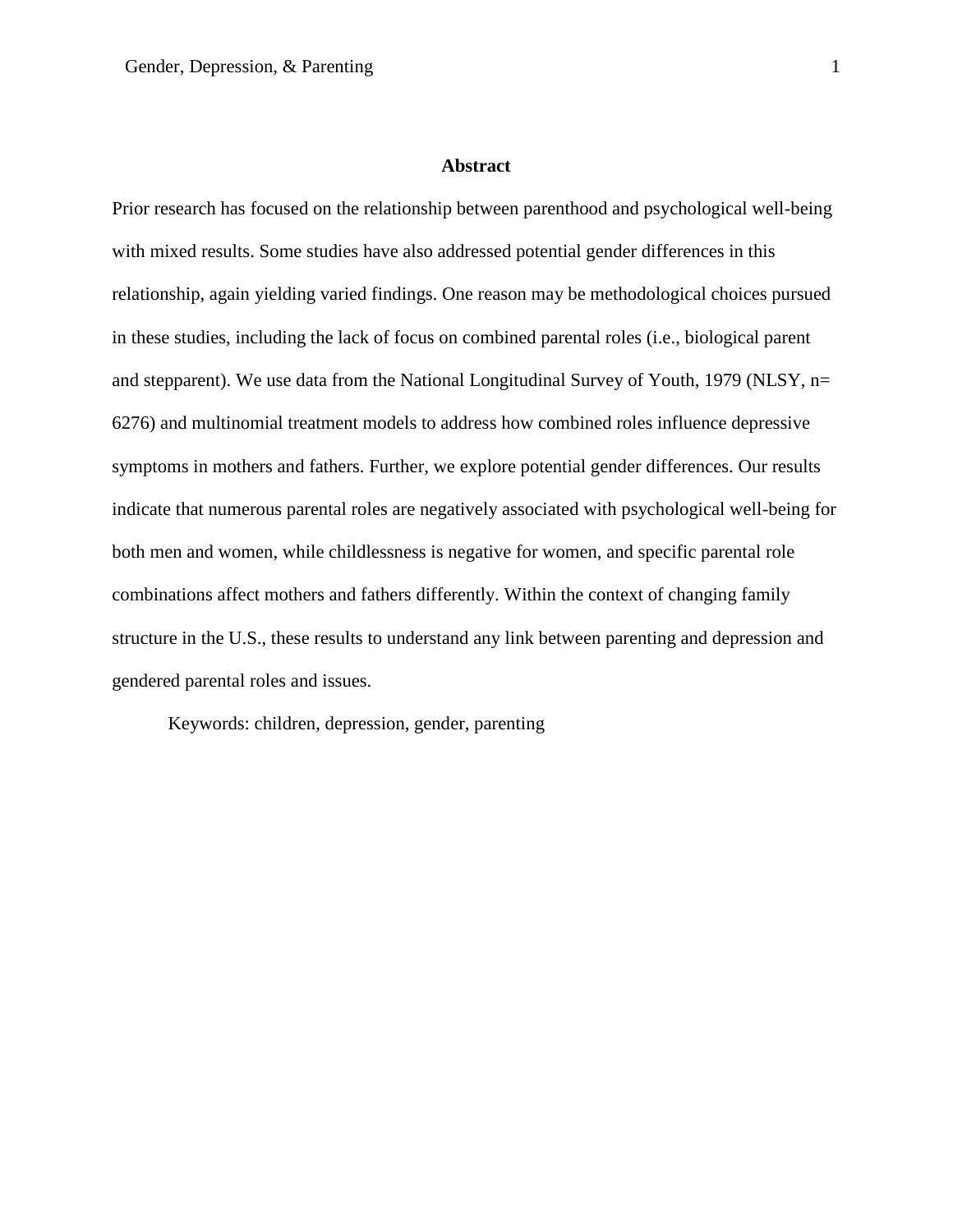# **Gender Differences in Depression Across Parental Roles**

Approximately one in six adults will experience a major depressive episode during their lifetime (Kessler, 2003). Because of its prevalence, depression has been termed an American "epidemic" (e.g., Levine, 2007), and is associated with a variety of negative outcomes such as lower socioeconomic attainment (Coryell, Endicott, & Keller, 1990), lost work days and wages (Kessler, et al., 2006), poorer physical health (Evans, et al., 2005), and poor parenting (Goodman, et al., 2011). Interestingly, women tend to experience, or at least report, more depressive symptoms than men. In fact, some estimates suggest that women are 2-3 times more likely to report depressive symptoms (Parker & Brotchie, 2010). Yet, our understanding of what influences such differences is less well understood. One potential reason for the difference is that parenthood has unique effects on the psychological well-being of men and women.

Many parents report that having children is immensily remwarding (Nelson, Kushlev, English, Dunn, & Lyubomirsky, 2013), yet this seemingly does not translate to improvements in mental health (Evenson & Simon, 2005). Importantly, however, some parent-child relationships appear to be more problematic for psychological well-being than others (Pace & Shafer, in press). Although several studies have examined the psychological well-being of parents by their gender (e.g., Evenson & Simon, 2005; Simon, 1998), most do not address the moderating effect of gender across numerous parental roles, limiting the ability to draw conclusions about psychological well-being in complex family structures in society. This is unfortunate, given the substantial changes in family structure (i.e., divorce, cohabitation, remarriage, etc.) over recent decades that has led to greater diversification of parental roles among American adults (Cherlin, 2010). Furthermore, understanding the risk factors for depression, and if they differ by gender, among parents is important, given that parenting quality and child outcomes are related to depressive symptoms in parents. Yet, screening for depression is less successful and treatment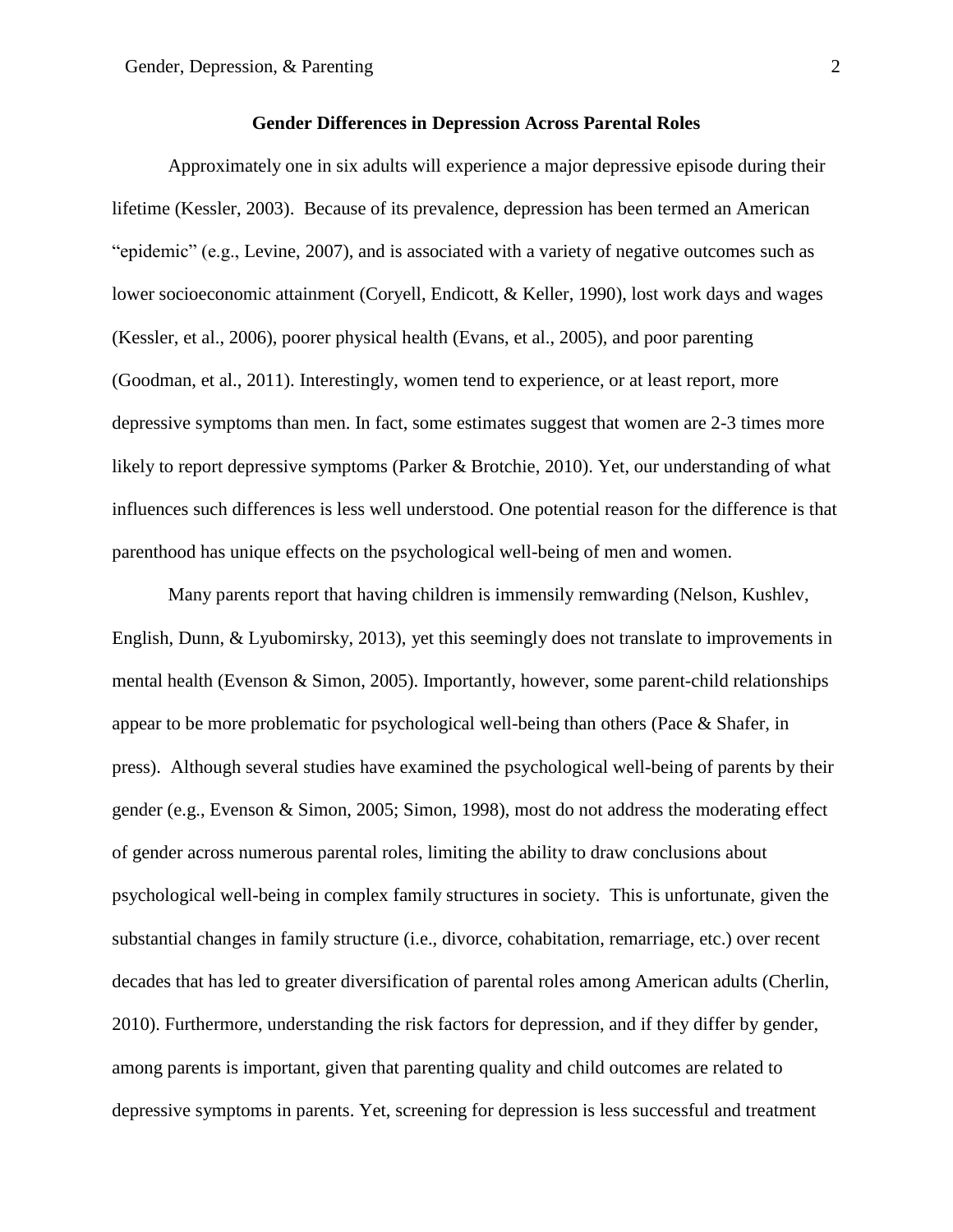less common among mothers and fathers (National Research Council & Institute of Medicine, 2009).

This paper's goal is to specify risk factors for depressive symptoms, within the context of changing family structures in the U.S., to help improve clinical care and screening among social workers and other mental health professionals. To do so, we address how various parent-child relationships may be associated with depressive symptoms differently for men and women using data from the National Longitudinal Survey of Youth, 1979 cohort (NLSY79), a nationallyrepresentative longitudinal study of adults who were 14-22 years old in 1979. In the next sections we describe relevant research and theory concerning the link between parenting and psychological well-being, and how various parental roles might be associated with psychological well-being across gender.

## **Gender, Parenting, and Depression**

Several studies report seemingly contradictory findings regarding any link between parenting and depression, let alone gender differences in this relationship. Some studies have shown a positive relationship between parenting and depression regardless of gender (Helbig, et al., 2006; Solmeyer & Feinberg, 2011), while others show that fatherhood may lead to more adverse psychological effects than motherhood (Read & Grundy, 2011). Still others indicate women with children are more depressed than their male counterparts (Carlson, 2011; Cunningham & Knoester, 2007).

Why might the literature produce such divergent findings? Variability in how parenthood is measured may be one reason. Often, studies compare parents to non-parents, while others consider residential and non-residential children, child age, or the child's relationship to the parent (see Evenson & Simon, 2005 for a full discussion of these differences). Further, many studies dichotomize different parental roles (i.e., has a biological child or not), without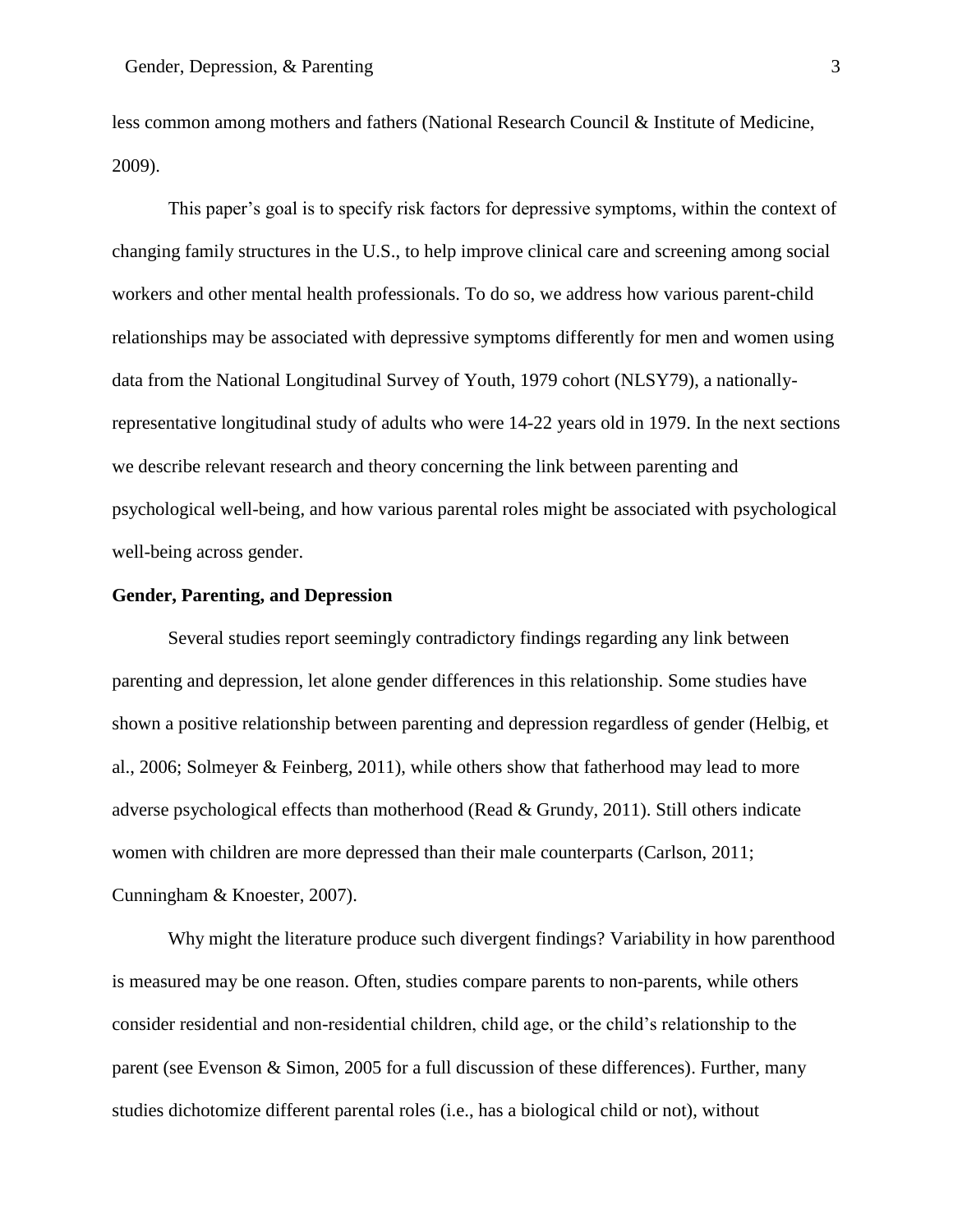## Gender, Depression, & Parenting 4

consideration of how these roles may combine with one another (e.g., coresidential biological and step-children). Finally, selectivity into parental roles may also matter. Men and women who are willing to become a stepparent, divorce, or cohabit may differ in substantial ways from other individuals (Amato, 2010). This means that selection effects must be taken into account when considering any link between parenting and psychological well-being.

In something of a contrast to the approach of prior studies on gender differences in the association of parenting and psychological well-being, we use a parental roles perspective (Scott & Alwin, 1989). This framework suggests that various parent-child relationships and, more importantly, combinations of such relationships may be associated with psychological wellbeing. For instance, Pace and Shafer (in press), found that individuals with multiple parental roles (e.g., biological parent and stepparent) have poorer psychological well-being than parents with a single role. Furthermore, gender is central to understanding how parental roles are differentially associated with depressive symptoms (e.g., Umberson, et al., 1996; Evenson & Simon, 2005). For example, women may feel caught between their biological children and stepchildren because of traditional gender norms surrounding caregiving in families, while men may experience much weaker pressure from holding both roles (Stewart, 2007).

One important consideration is the number of parental roles an adult has. While many men and women take on one role, the number of individuals with combined roles has increased in recent decades. This is due, in part, to dramatic changes in family demography including increased cohabitation, more non-marital fertility, and substantial repartnering after divorce (Cherlin, 2010). Numerous parental roles may be psychologically difficult for men and women because of the need to balance such roles. For example, many remarried couples care for biological children, stepchildren, and have a new biological child (Stewart, 2007). These children are often viewed as "cement children" that will bond a stepfamily together (Stewart, 2005).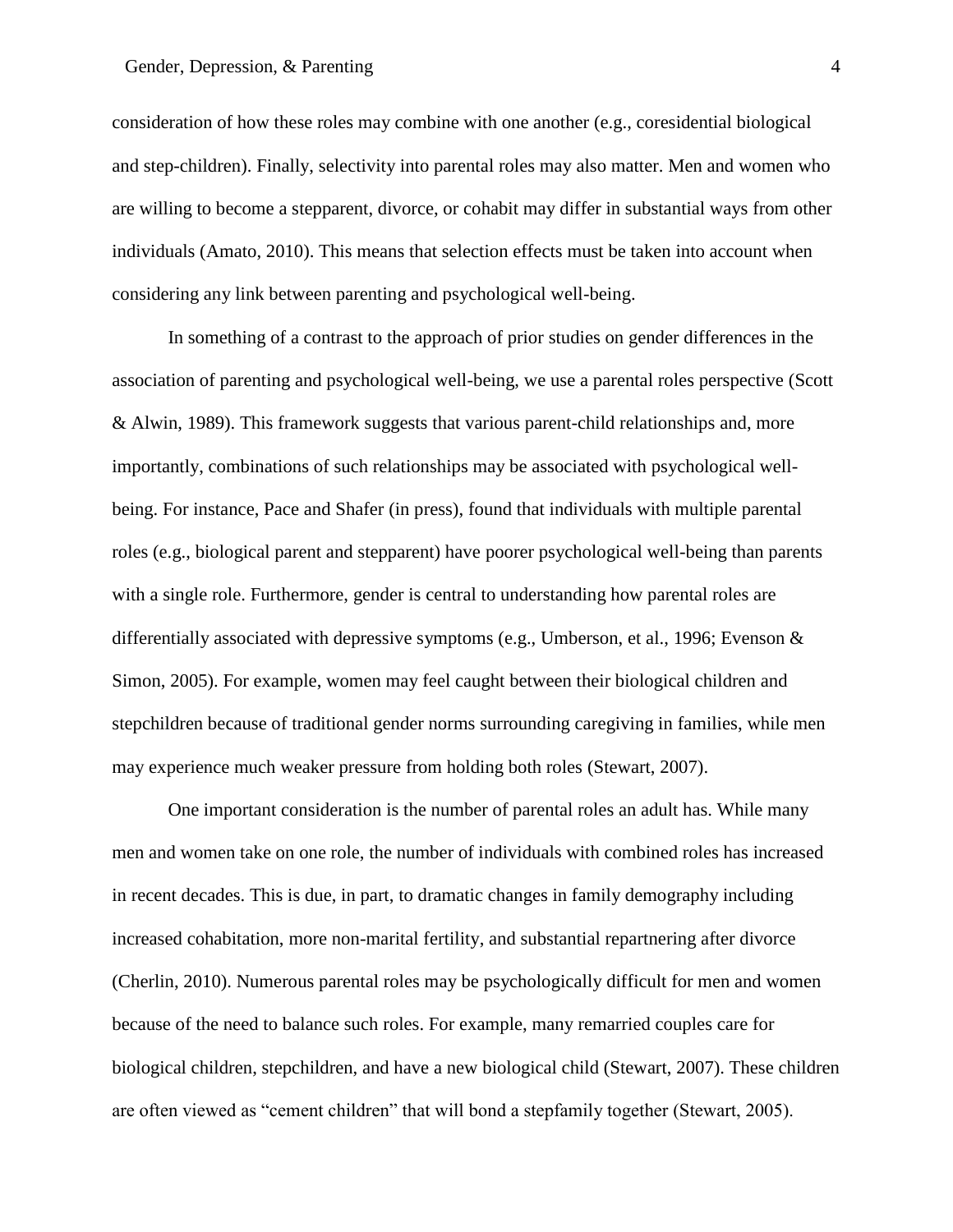However, this may increase stress among adults because of the complex family systems they create. Other complex roles may be stressful, as well. For example, Johnson & Wu (2002) show that having a baby can lead to psychological distress if a couple already has a child.

# **Gender and Parental Roles**

We expect gender differences in the relationship between number of parental roles and psychological well-being. In one respect, multiple parental roles may have more negative effects on men than women. Men's parental expectations can vary substantially depending on the biological and residential status of their children. To provide one among many potential examples, it is relatively common for a remarried man to have a non-residential biological child from their first marriage. Ambiguity in the non-residential parental role can manifest itself in a variety of ways—from total disengagement to a breadwinner-only attitude to increased involvement. Yet, many fathers report they want to be accessible to and involved with their children (Trolio & Coleman, 2012; 2013). In contrast, they may take on a more fatherly role with their stepchildren because of their residential status (Stewart, 2007). This conflict could cause substantial stress in fathers. In contrast, many women take on the primary caregiver role, even for non-biological children (Nielsen, 1999; Shapiro & Stewart, 2011). It is possible that similar expectations across roles may not harm mental health because such roles do not necessarily conflict with one another.

Alternatively, the expectation that women take on the role of a mother, even for nonbiological children, could lead to role conflict among women. To illustrate, stepmothers may feel stress because they are held in low regard by their stepchildren, despite the expectation that they take on the primary caregiver role (Fellmann, Galan, & Lloreda, 2008; Shapiro & Stewart, 2011). The cement child phenomena can be particularly stressful for women. Women can feel caught between competing interests in the home—particularly between biological children who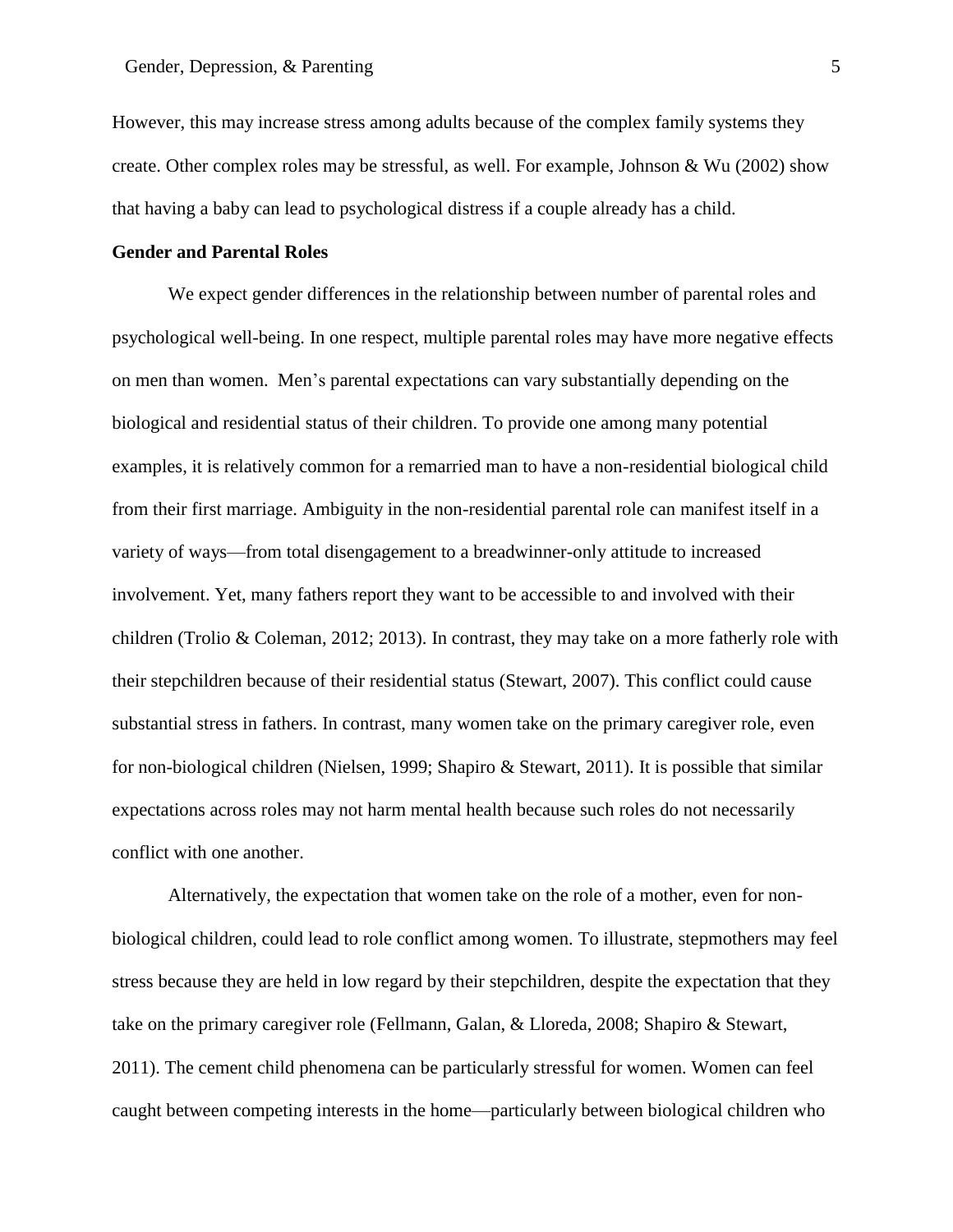feel that they will be put aside for the new child from their new relationship—increasing role strain in the process (Stewart, 2007). While this is one example of how multiple roles may affect women and men differently, it also suggests that multiple roles can be problematic for the psychological well-being of women more than men.

A third possible outcome is that there are no gender differences in the association between multiple parental roles influence on psychological well-being. This would suggest that although the sources of stress for mothers and fathers may be different, as we have detailed above, the net effect of various parental roles on psychological well-being should be similar for men and women.

In this paper we test for differences between men and women in the association between number of parental roles and depressive symptoms. Furthermore, as we have noted throughout the numerous examples we discussed above, there are likely to be differences by parental role combinations. In order to account for this we run models to specifically focus on different sets of roles.

#### **Method**

# **Data**

Our data come from the National Longitudinal Survey of Youth, 1979 cohort (NLSY79), a cohort sample of 12,686 men and women born from 1957 to 1965. Through various data restrictions we arrived at a final sample size of 6,276. These restrictions include: (1) data collected between 1979 and 1991 was excluded because of depression first being measured in 1992; (2) 1,259 respondents were lost due to data attrition between T1 and T2; and (3) 1,347 individuals refused to answer the depression questions at baseline. In some cases we were able to substitute depression score values from 1994 for depression scores in 1992. We tested for statistically significant differences between 1992 and 1994 respondents, finding no difference in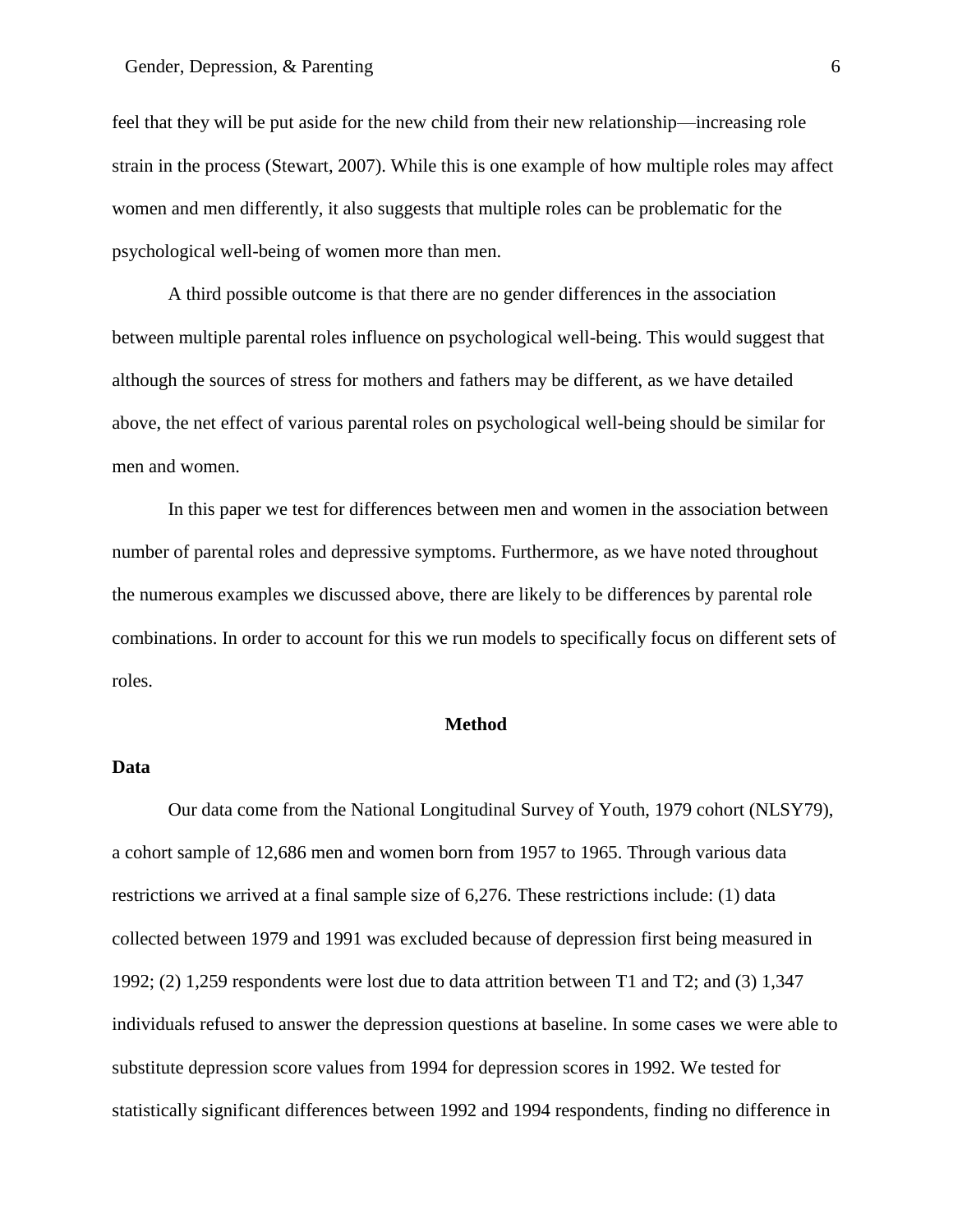their baseline scores, nor in the effect of baseline depression on T2 depression score. Full sample characteristics can be found in Table 1.

# **Measures**

**Depressive Symptoms**. Our dependent measure comes from the CES-D scale—a reliable and often used measure of depressive symptoms (Radloff, 1977). The seven items included in the scale assess the frequency of feeling depressed or sad, problems eating or sleeping, difficulty focusing, and extra effort to complete normal tasks. Each individual item was assessed on a 4 point Likert scale (scored from 0 to 3), which was then combined for a scale ranging from 0 to 21. Higher scores indicated the presence of more depressive symptoms. Because we were concerned with issues of selection around depression, we measured depression at baseline (1992 or 1994), between the ages of 27 and 37, and followed up with a depression measure at age 40 or 50 (T2). T2 scores were part of the NLSY health evaluation for 40 and 50 year olds. These evaluations started in 1998 when the oldest respondents turned 40. Because this would have resulted in a 4-6 year gap in evaluations, we used depression scores at age 50 whenever possible. As a result, the vast majority of T2 scores were obtained in the 2000-2006 waves, resulting in an 8-12 year gap between T1 and T2 depression. Overall, Cronbach's Alpha was excellent for the T1 and T2 scales at 0.97 and 0.86, respectfully.

**Parental Roles.** We measure parental roles in several ways, although all of our measures are derived from the NLSY79 household roster which includes information on each individual's relationship to the respondent and specific questions on children and their residential status. In our first set of models we consider number of parental roles. In this case we consider the number of unique parental roles held by a respondent. These parental roles can include: a residential biological child, a non-residential biological child, a new biological child between T1 and T2, a residential stepchild, a non-residential stepchild, and no children. We include dichotomous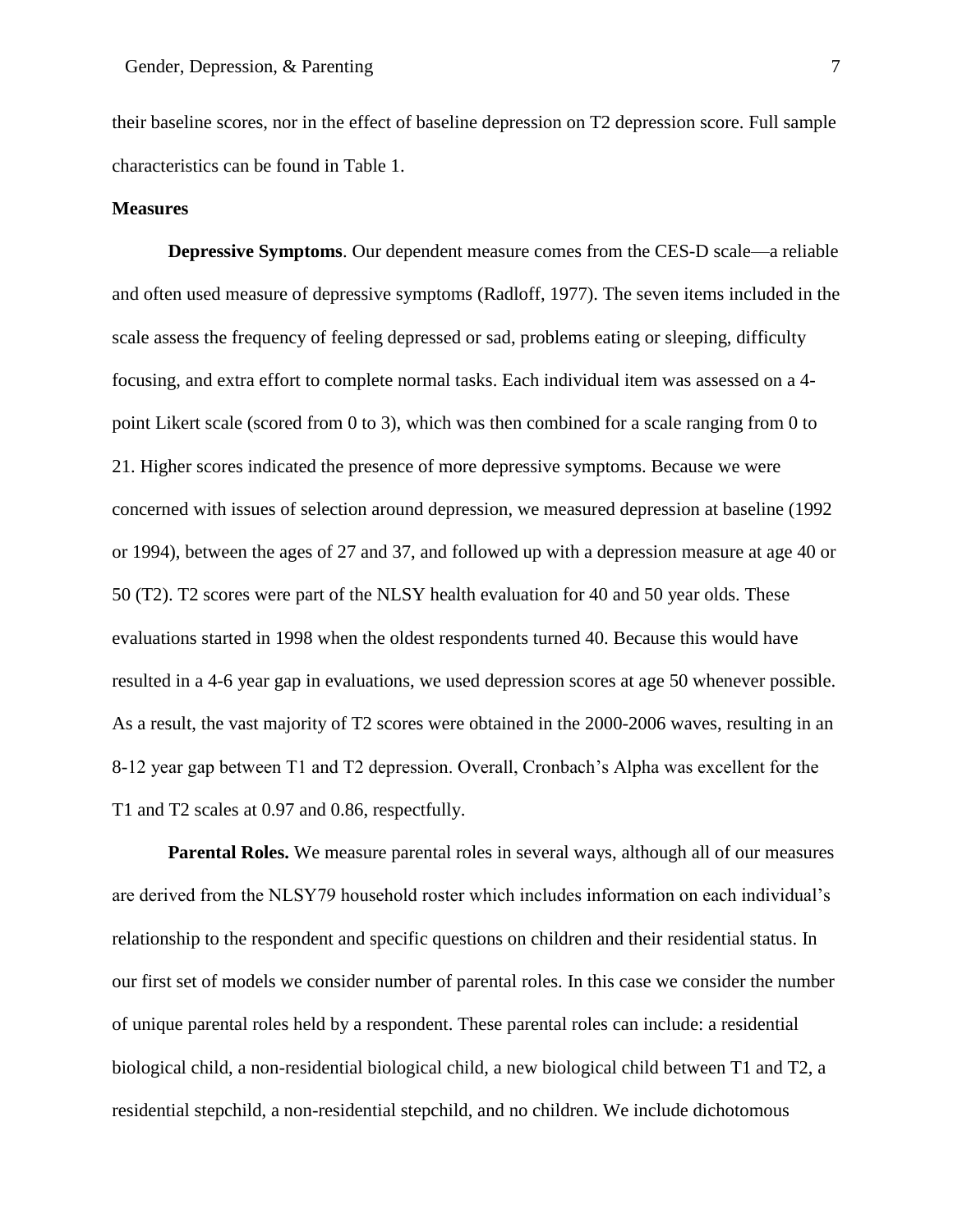variables for 0, 1, 2, or 3 parental roles. Finally, we include variables for different combinations of parental roles from the list above.

**Gender.** We include a dichotomous variable for whether the respondent is female or male.

**Control variables.** We include controls for depression score at T1, marital status, fulltime employment, family income (logged), educational attainment, urban residence, Southern residence, racial/ethnic identification, religious identification and attendance, and age at which T2 depression was measured.

# **Analytic Strategy**

One methodological concern is that entering particular parental roles is a selective process. For example, individuals who willingly form stepfamilies or choose to have a new child may be qualitatively different from those that do not (e.g., Shafer & James, 2013). Because of our concern regarding selection on the key independent variable, we use Multinomial Treatment Models (MTM; Deb & Trivedi, 2006) which account for selection into different parental roles. MTMs are done in two stages. In the first stage, selection is modeled via a set of variables which may be associated with entry into various parental roles, including sociodemographic factors, psychological well-being, and other characteristics (these variables are listed in Table 1, excluding depression score at T2 and parental roles variables). In the second stage, we model CES-D depression score onto the independent and control variables. Because the second stage includes corrections for selection (as noted by  $\Lambda$  variables), the model allows us to better isolate any association between parental roles and psychological well-being with diminished or eliminated selection issues.

#### **Results**

# **Descriptive Results**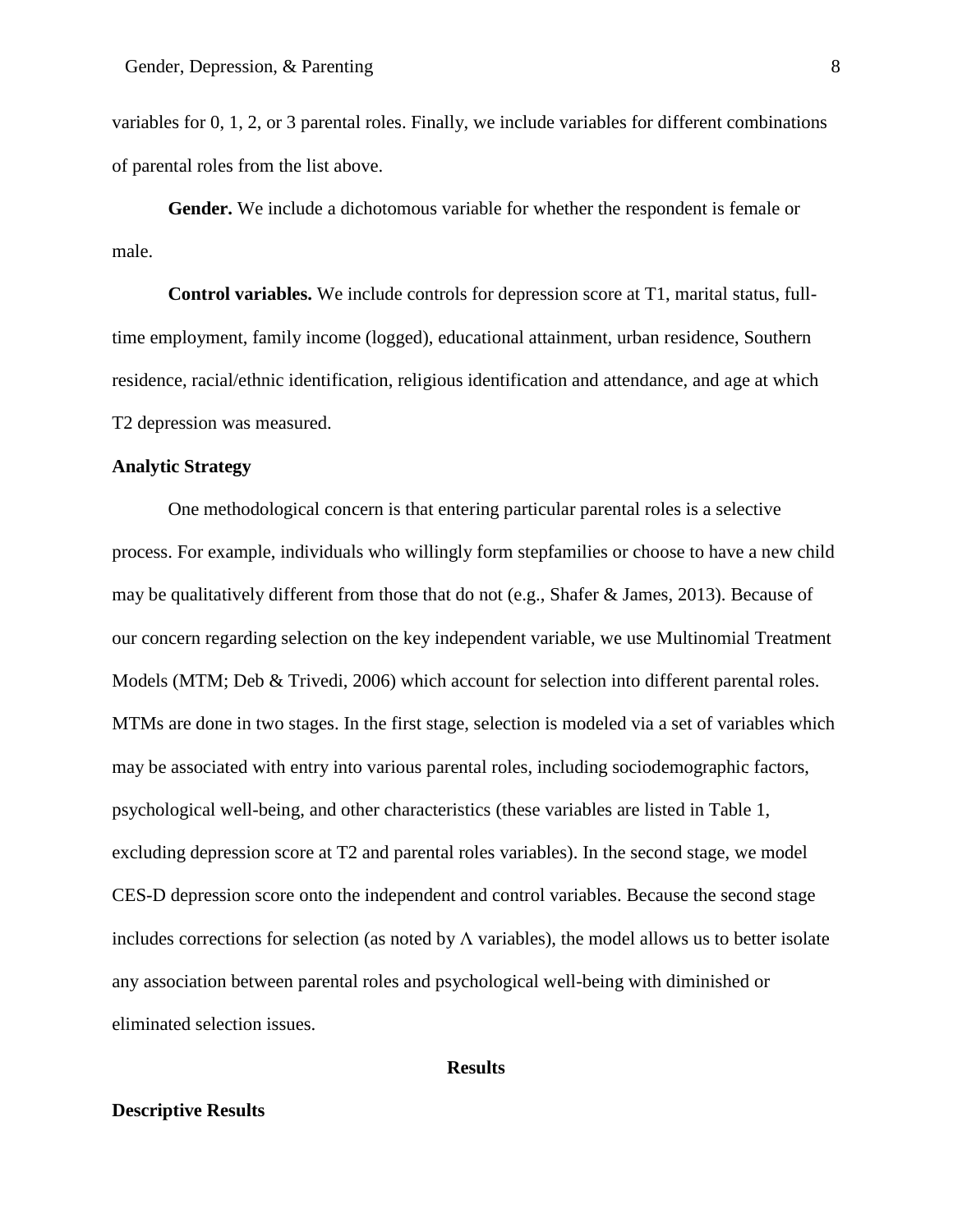The means and standard deviations for T2 depression score are reported in Table 2. Three separate mean scores, for the full sample, females, and males, are provided. With regard to number of roles, we find that, overall, individuals with no child or three parental roles report the highest depression scores, which is present regardless of gender—although women report more depressive symptoms if they have no children than three parental roles. We also note that across number of roles that females report higher levels of depressive symptoms than men, which can be seen in greater detail within Table 2.

#### **Main Effects Models**

The results of our main effects regressions are reported in Table 3. In the first regression we focused on the number of parental roles held by the respondent. Overall, we found that compared to having one parental role (i.e., biological parent, stepparent only) that having three parental roles was significantly associated with poorer psychological well-being (*b=* 0.764, *p<*  .05). We also note that women had higher depression scores than men (*b=* 0.763, *p<* .001). The variables entered into the regression to account for self-selection are not significant, except in the case of  $\Lambda_{\text{(two roles)}}$  which is significant and positive, suggesting that the unobserved characteristics associated with selection into two parental roles are positively associated with higher depression scores.

In the next model we limited our subsample to only those respondents who reported having a biological child. Here, we see some differences based on parental roles. Compared to those with only biological children at home, individuals with both residential and non-residential biological children (*b=* 1.436, *p<* .001), a residential biological child and stepchild (*b=* 1.422,  $p$ < .001), and with a biological, step, and new child in the home ( $b=1.236$ ,  $p$ < .01) had higher depression scores. Again, we find a significant difference in the depression scores of men and women ( $b= 0.500$ ,  $p < .001$ ).  $\Lambda_{(RB-NRB)}$  and  $\Lambda_{(RB-S)}$  are significant and negative, suggesting that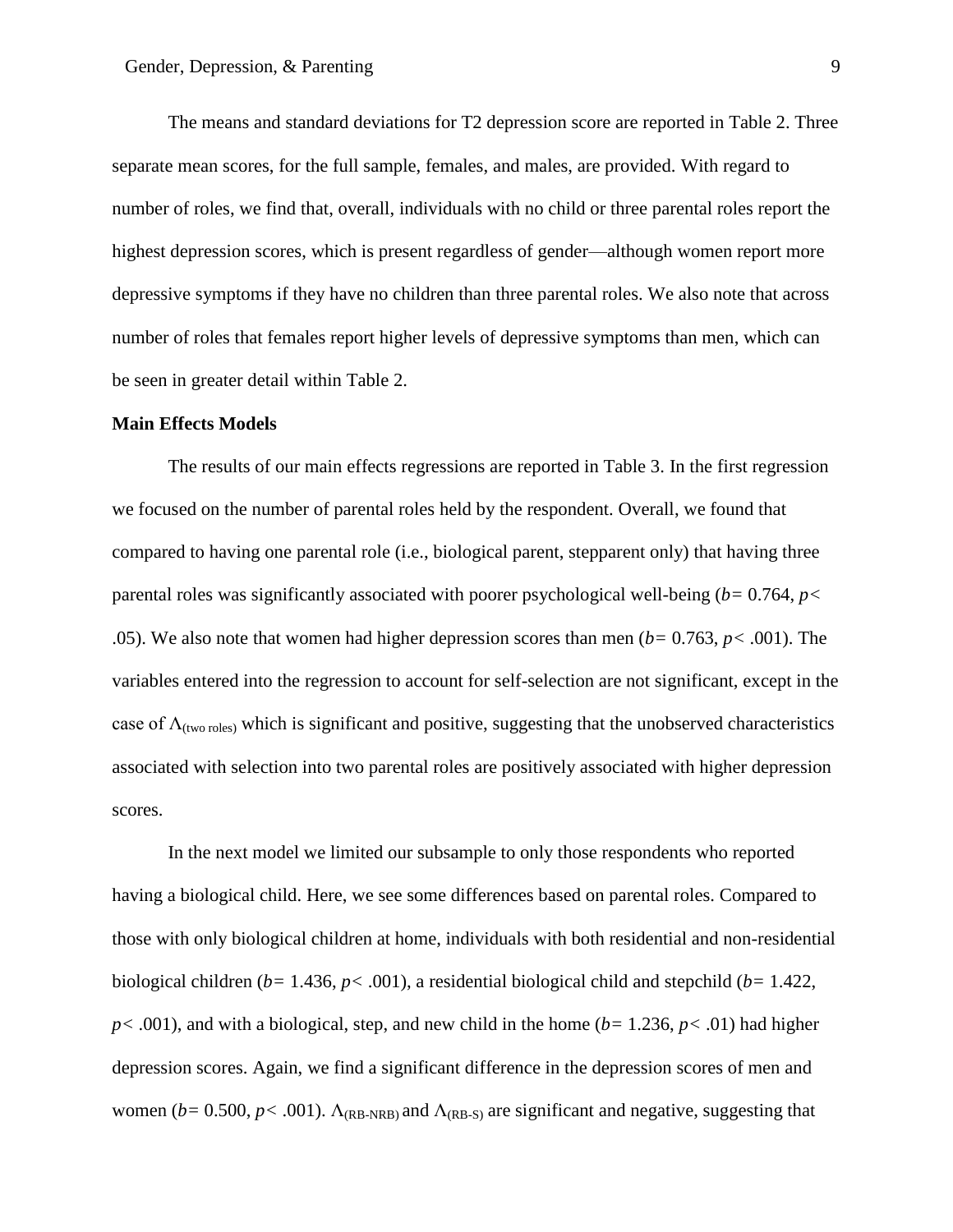the selective factors associated with entry into these parental roles are negatively associated with depressive symptoms. In Model 3 we compared three parental role types or combinations to individuals with a biological child and a stepchild. Our results showed that, compared to this group, only respondents with a non-residential biological, stepchild, and new child experienced significantly higher levels of psychological distress than the reference group  $(b= 1.490, p< .01)$ . Again, we found a significant difference between females and males in their psychological wellbeing and many of the significant control variables in Models 1 and 2 are also significant in Model 3. Only  $\Lambda_{\text{NRB-S-NEW}}$  is significantly and negatively associated with depression score.

# **Interaction Models**

Table 4 reports the main and interaction effects between female and parental roles. Note that we include all of the controls reported in Table 3, but do not report them here because of substantial similarities in coefficient size and statistical significance in the main effects and interactive models. In Model 1, which addresses number of parental roles, the main effects show that both men and women experience an increase in depressive symptoms when they have three parental roles—though no gender difference was found. A significant gender difference was found between men and women without children, with women having depression scores 0.631 points higher than childless men. Similarly, women with one parental role also report more depressive symptoms than their male counterparts—as noted by the significant main effect (*b=*   $0.441, p < .01$ ).

In Model 2, where we limited the subsample to only individuals with a biological child, we found differences between men and women with only biological children and those with residential biological and new children. For individuals with only a biological child, women had depression scores which were, on average, 0.406 points higher than those for men (*p<* .05). Meanwhile, while having a residential biological and new child decreases depressive symptoms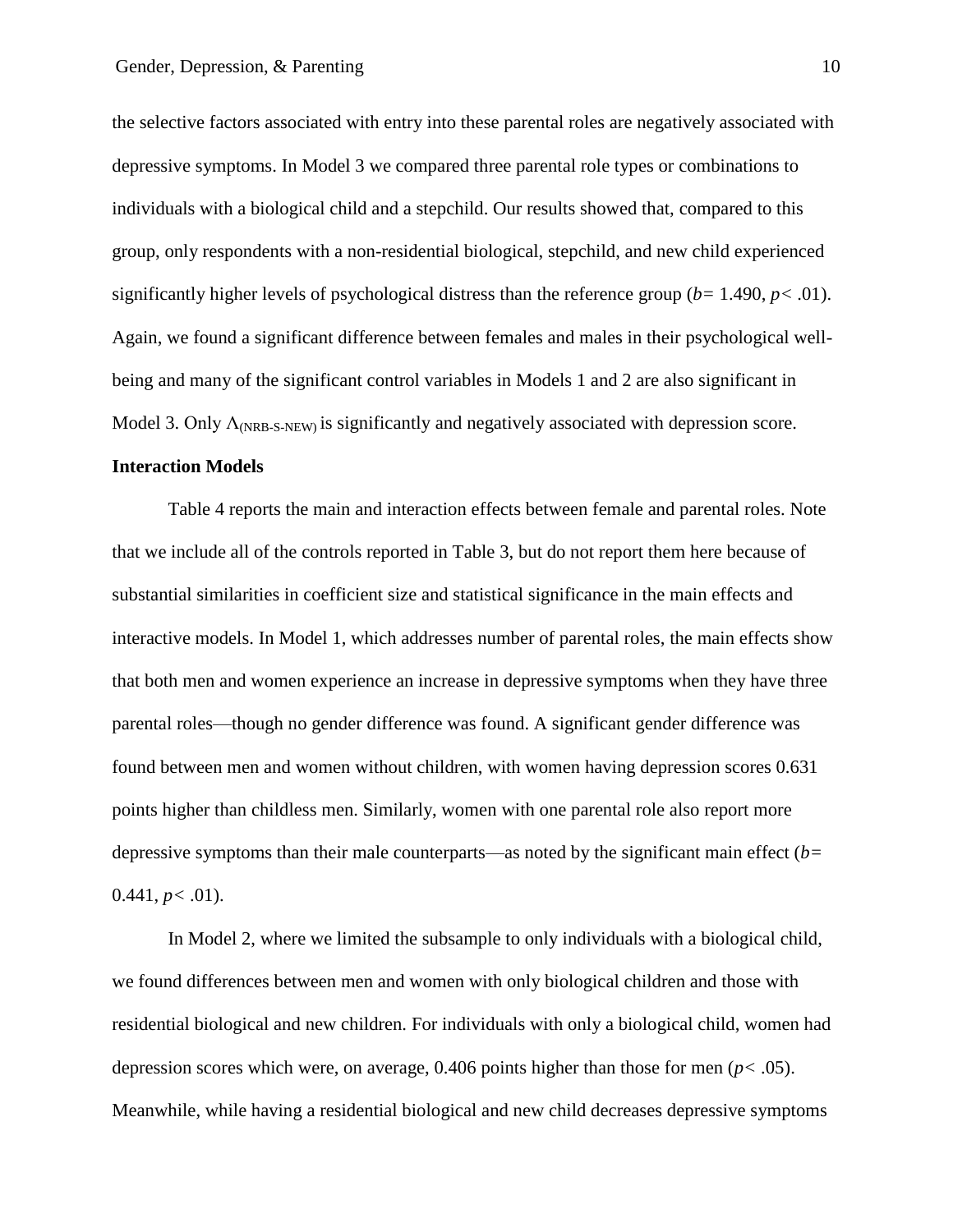in men ( $b = -0.686$ ,  $p < .05$ ), they actually increase the number of depressive symptoms in women (*b=* 0.747, *p<* .01). In Model 3, which includes only respondents with a stepchild, we found that compared to men with a residential biological child and stepchild, men with a non-residential biological child, stepchild, and new child had depression scores that were, on average, almost 2.2 points higher  $(p < .01)$ . In contrast, women with the same set of roles had depression scores lower than their male counterparts ( $b$ = -1.179,  $p$ < .05).

#### **Discussion & Conclusion**

Overall, our results suggest that having a high number of parental roles is problematic for both men and women. For men this may result from the different expectations placed upon fathers, depending on their relationship to their child(ren). For example, our models showed that having "cement children" where biological, step, and new children co-exist is highly stressful particularly for men if their biological child does not regularly reside with them. In such a scenario these roles can conflict; does the father owe more time and fathering to their biological child, in spite of the fact that they do not co-reside? Or, does attention fall to the stepchild? And, does the presence of a new child make both the biological and stepchild feel pushed aside for the new child from the new relationship? These are questions not easily answered and are frequently confronted by men or women; yet, they are becoming more common as families in the U.S. become increasingly diverse (Sweeney, 2010).

We found other gender differences, as well. Women without children experienced more depressive symptoms, on average, than men. To some extent, this seems to be in contrast to the notion that non-parents tend to have better mental health than any type of parent (Evenson  $\&$ Simon, 2005). However, some of this may do with the pressure many women, particularly in this age group, face to become mothers; or, the realization that they may never become a (biological) mother, given that the women at T2 are either 40 or 50 years old. Men, on the other hand, appear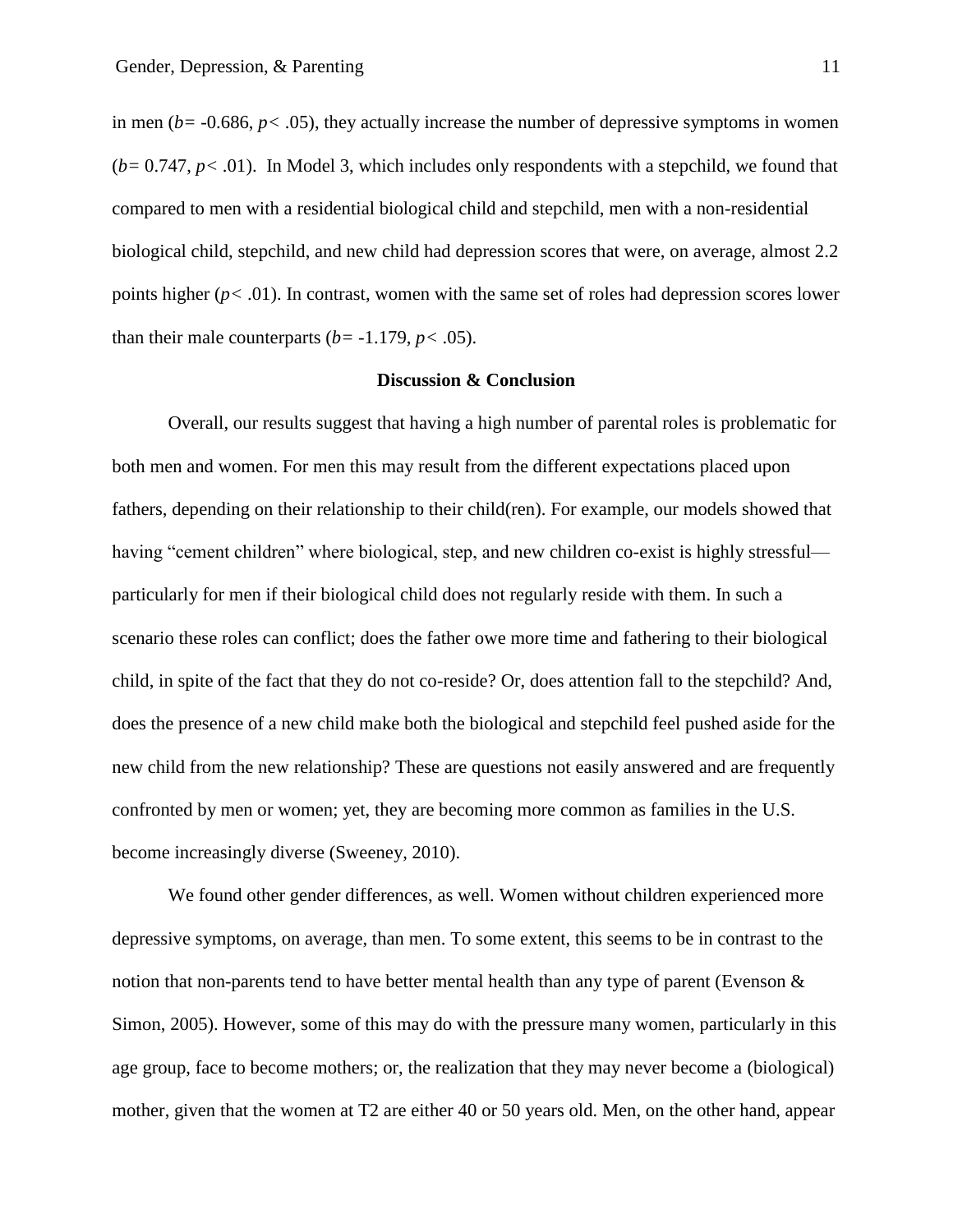to feel no ill effects of childlessness. When we focused on more specific parental roles and combinations of parental roles, we found that women with a biological child and a new child have higher levels of distress than men. This makes sense within the context of the higher demands placed on women with new children, such as feeding, sleeplessness, and the like (Hunter, Rychnovsky, & Yount, 2009). As we mentioned above, the only combination of roles where men experienced more depressive symptoms than women was when they had a nonresidential biological child, stepchild, and new child.

It is important to recognize that, more often than not, different parental roles have a similar influence on the psychological well-being of men and women. One potential reason for this comes from the changes in views of mothering and fathering in recent decades. Today, the division of childcare and household responsibilities are somewhat more equally distributed between parents than before as women are participating more in the labor market (Bianchi, Milkie, Sayer, & Robinson, 2000; Lee, Schneider, & Waite, 2003). It is arguable that parental roles are becoming less traditional, and might explain the overall similarities across gender.

Of course, there are limitations to our study. Depression was only measured at two time points—age 27-37 and age 40 or 50. It would have been beneficial if NLSY measured symptoms more frequently. Other child characteristics beyond the nature of the parent-child relationship, such as child sex, were not included in our models—mostly due to the lack of sufficient data on non-biological children and the substantial complexity of some households in the NLSY sample. Despite these limitations, our study possesses strengths. We used nationally-representative longitudinal data with considerably detailed family demographics, while accounting for issues of selectivity. We included men and women in our sample, and tested a considerable number of potential gender differences across numerous parental roles, while the majority of studies on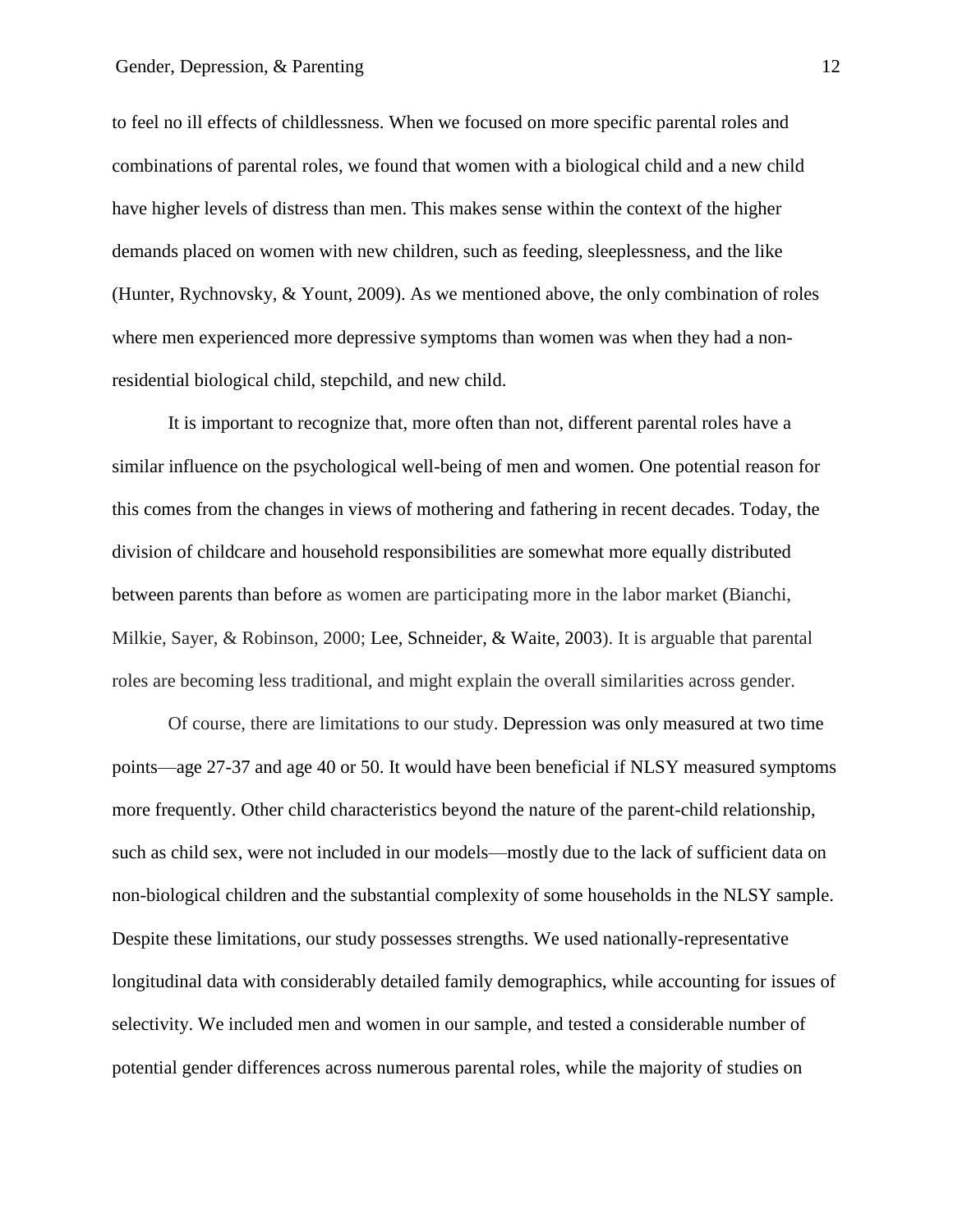parenting only include women in their respective samples and usually lack detail in the modeling of parental roles.

Unfortunately, most screening programs for depression do not assess whether the adult is a parent (National Research Council and Institute of Medicine, 2009, p. 5). While any parental role might be problematic for mental health on the individual level, our findings provide empirical evidence for certain inquiries. For men, among the most problematic parental roles are having a non-residential biological child, stepchild, and a new child; or having a residential biological and a non-residential child. For women, childlessness might be a risk factor; and having a residential biological and new child might also be problematic. Both genders appear to be at greater risk when they experience three parental roles, If any of these risk factors are identified during the administration of a screening tool, or during an interview or therapeutic session, we recommend professionals inquire further to determine any influence these roles might have on the consumer's mental health and their perhaps their parenting practices (Goodman, et al., 2011).

Depression is a considerably prevalent mental health condition in society. Parenthood is one of the risk factors for increased depressive symptoms, and certain parental roles are clearly more problematic than others. We found that across numerous roles, men and women seem to experience similar risk for higher depressive symptoms, yet there also were important differences across gender. Indeed, our research has demonstrated the utility of utilizing detailed family demographics and addressing some of the complexities of post-modern parenthood in explaining parental mental health.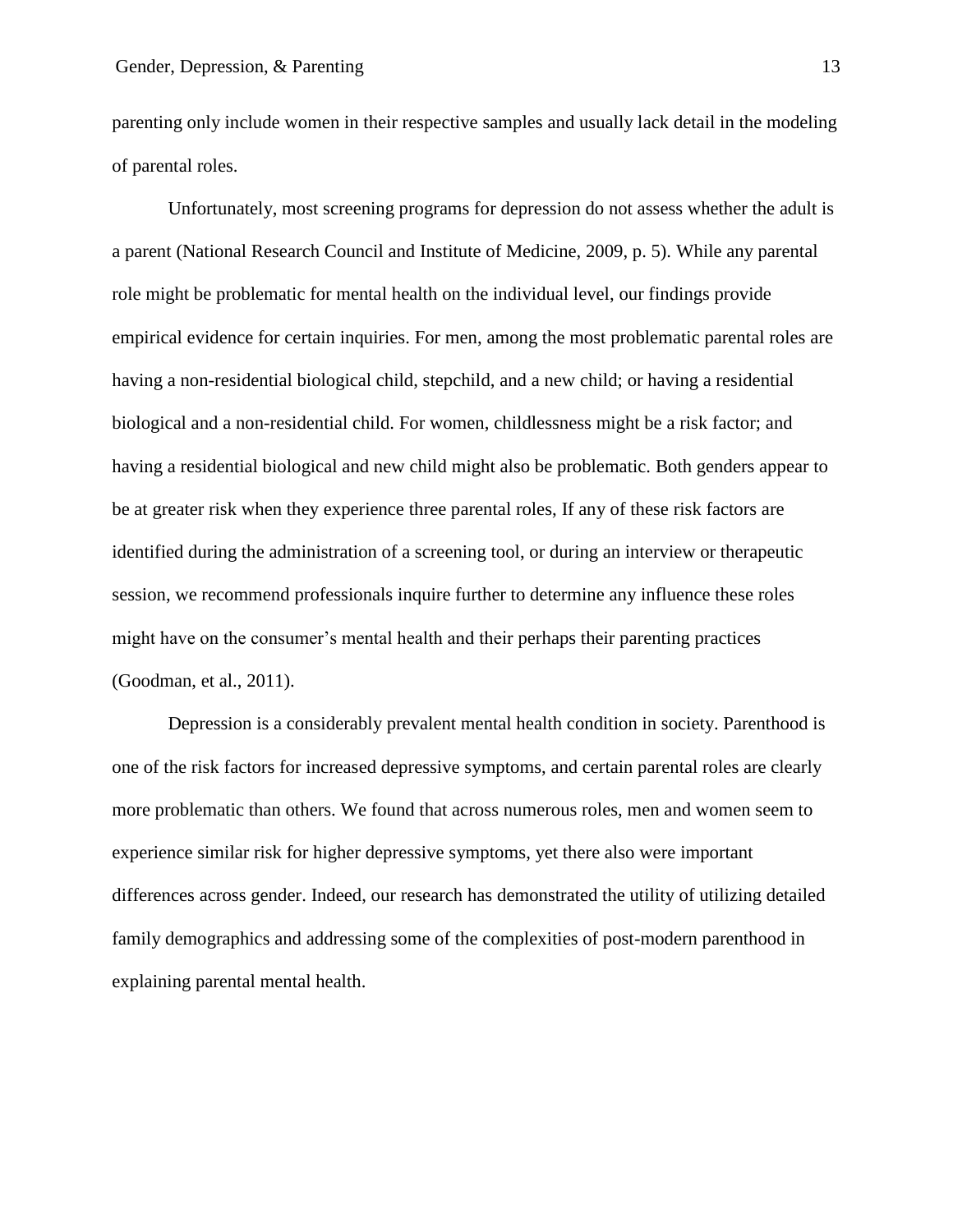#### **References**

- Amato, P. (2010). Research on divorce: Continuing trends and new developments. *Journal of Marriage and Family, 72(3),* 650-666.
- Bianchi, S. M., Milkie, M. A., Sayer, L. C., & Robinson, J. P. (2000). Is anyone doing the housework? Trends in the gender division of household labor. Social Forces, 79(1), 191- 228.
- Coryell, W., Endicott, J., & Keller, M. (1990). Outcome of patients with chronic affective disorder: a five-year follow-up. *The American Journal of Psychiatry*, *147*, 1627-1633.
- Evans, D. L., Charney, D. S., Lewis, L., Golden, R. N., Gorman, J. M., Krishnan, K. R. R., ... & Valvo, W. J. (2005). Mood disorders in the medically ill: Scientific review and recommendations. *Biological Psychiatry*, *58*, 175-189.
- Goodman, S. H., Rouse, M. H., Connell, A. M., Broth, M. R., Hall, C. M., & Heyward, D. (2011). Maternal depression and child psychopathology: A meta-analytic review. Clinical Child and Family Psychology Review, *14*(1), 1-27.
- Hunter, L. P., Rychnovsky, J. D., & Yount, S. M. (2009). A selective review of maternal sleep characteristics in the postpartum period. *Journal of Obstetric, Gynecologic, & Neonatal Nursing*, *38*(1), 60-68.
- Johnson, D. R., & Wu, J. (2002). An empirical test of crisis, social selection, and role explanations of the relationship between marital disruption and psychological distress: A pooled time-series analysis of four-wave panel data. *Journal of Marriage and Family, 64*, 211-224.
- Kessler, R. C., Akiskal, H. S., Ames, M., Birnbaum, H., Greenberg, P., Hirschfeld, R. M., ... & Wang, P. S. (2006). The prevalence and effects of mood disorders on work performance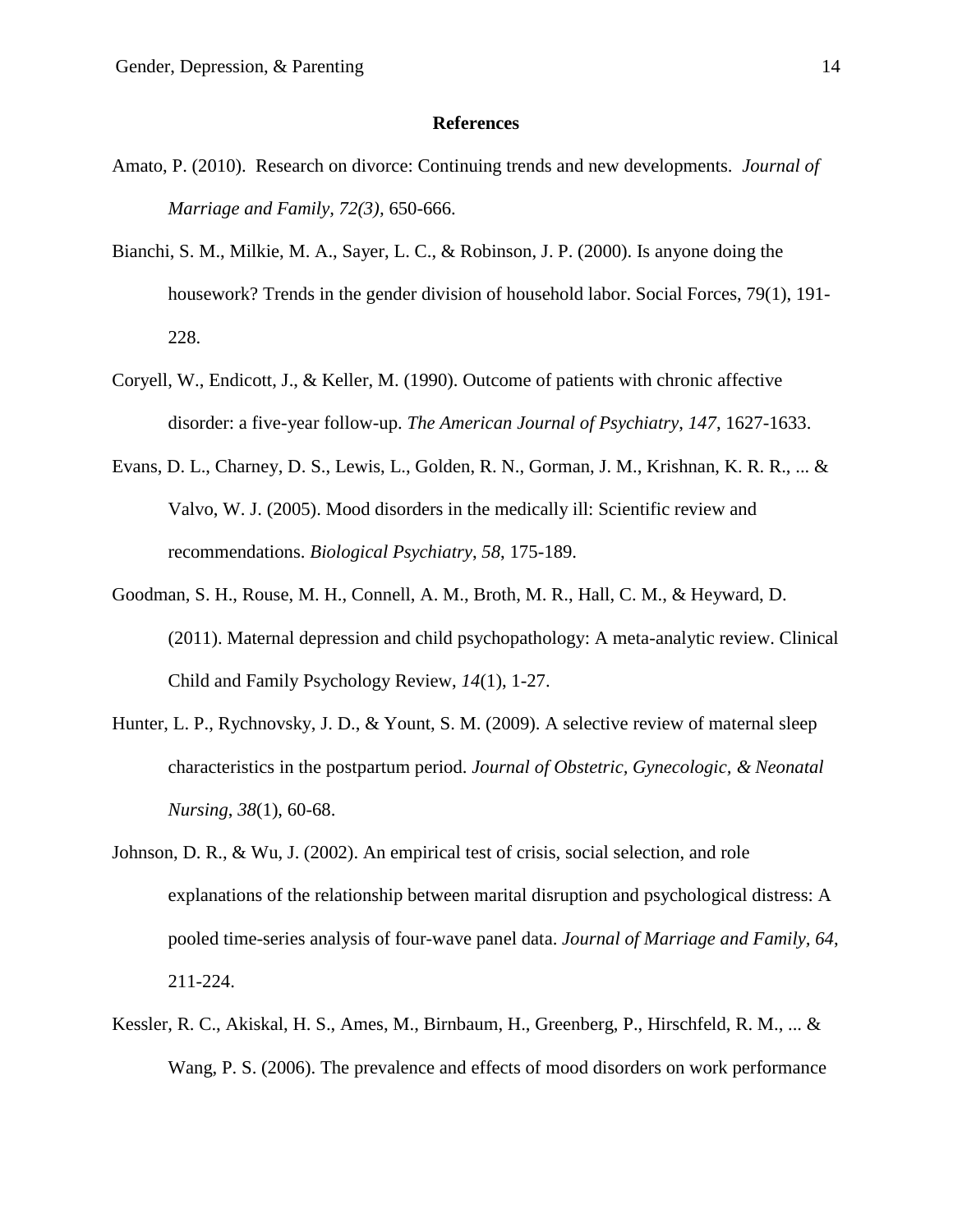in a nationally representative sample of US workers. *The American Journal of* 

*Psychiatry*, *163*(9), 1561-1568.

Kessler, R. C., Berglund, P., Demler, O., Jin, R., Koretz, D., Merikangas, K. R., ... & Wang, P. S. (2003).

The epidemiology of major depressive disorder. *JAMA: The Journal of the American Medical Association*, *289*(23), 3095-3105.

- Lee, Y. S., Schneider, B., & Waite, L. J. (2003). Children and housework: Some unanswered questions. Sociological studies of children and youth, 9, 105-125.
- Levine, B. (2007). *Surviving America's Depression Epidemic: How to Find Morale, Energy, and Community in a World Gone Crazy*. Chelsea Green Publishing.
- National Research Council and Institute of Medicine. (2009). *Depression in Parents, Parenting, and Children: Opportunities to Improve Identification, Treatment, and Prevention*. Board on Children, Youth, and Families. Division of Behavioral and Social Sciences and Education. Washington, DC: The National Academies Press.
- Nelson, S. K., Kushlev, K., English, T., Dunn, E. W., & Lyubomirsky, S. (2013). In defense of parenthood: Children are associated with more joy than misery. *Psychological Science*, *24*(1), 3-10.
- Pace, G. T., & Shafer, K. (in press). Parenting and depression: Differences across parental roles. *Journal of Family Issues*.
- Ross, C. E., & Willigen, M. V. (1996). Gender, parenthood, and anger. *Journal of Marriage and Family*, *58*(3), 572–584.
- Scott, J., & Alwin, D. F. (1989). Gender differences in parental strain: Parental role or gender role? *Journal of Family Issues*, *10*(4), 482–503.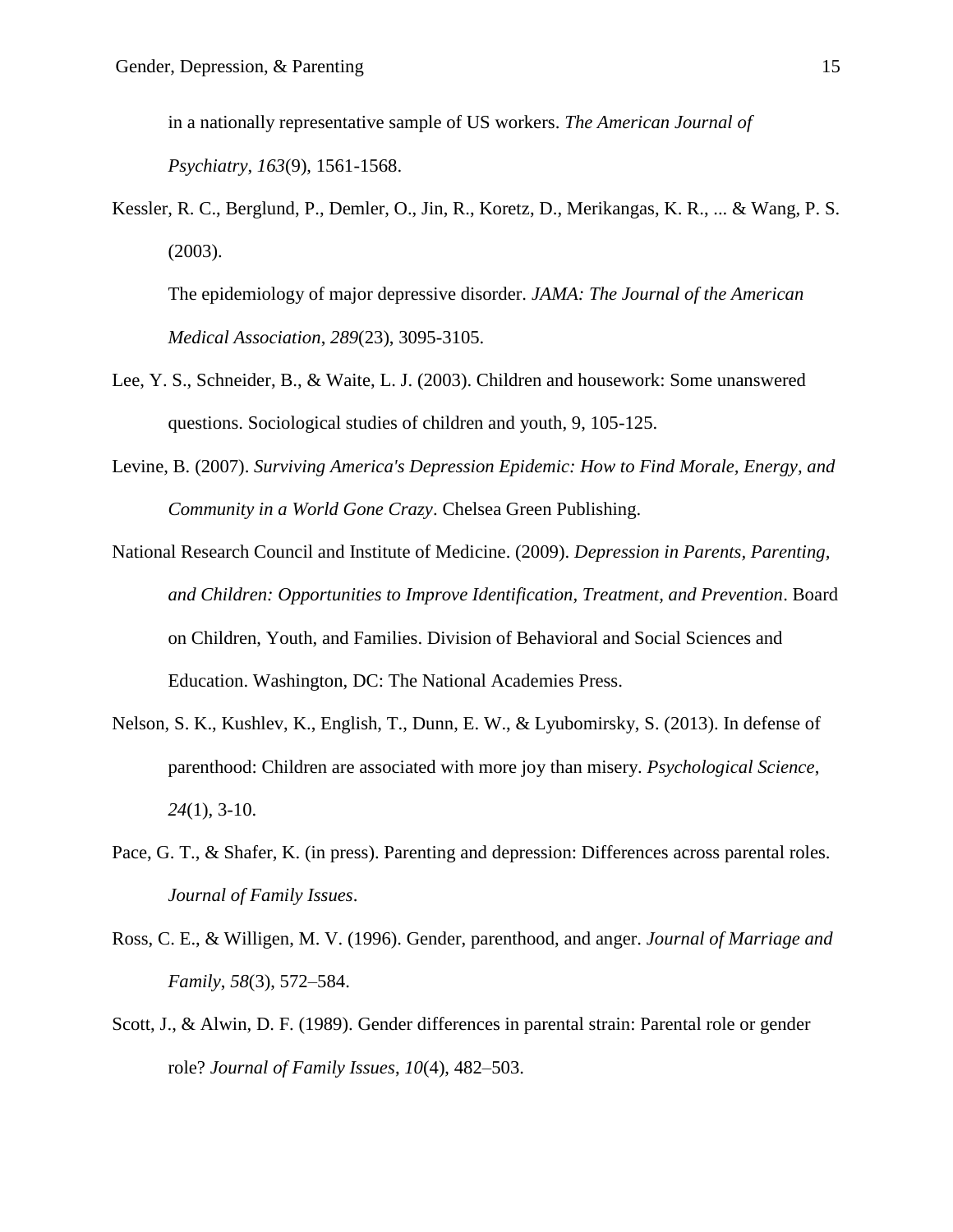- Simon, R. W. (2002). Revisiting the relationships among gender, marital status, and mental health. *American Journal of Sociology, 107*(4), 1065-1096.
- Simon, R. W., & Marcussen, K. (1999). Marital transitions, marital beliefs, and mental health. *Journal of Health and Social Behavior, 40*(2), 111-125.
- Stewart, S. D. (2005). How the birth of a child affects involvement with stepchildren. *Journal of Marriage and Family*, *67*(2), 461-473.
- Stewart, S. D. (2007). *Brave new stepfamilies: Diverse paths toward stepfamily living*. Sage Publications, Inc.
- Sweeney, M. M. (2010). Remarriage and stepfamilies: Strategic sites for family scholarship in the 21st century. *Journal of Marriage and the Family, 72*(3), 667-684.
- Teachman, J. (2008). Complex life course patterns and the risk of divorce in second marriages. *Journal of Marriage and Family*, *70*(2), 294–305.
- Thornton, A., & Young- DeMarco, L. (2004). Four decades of trends in attitudes toward family issues in the United States: The 1960s through the 1990s. *Journal of Marriage and Family*, *63*(4), 1009-1037.
- Umberson, D., Pudrovska, T., & Reczek, C. (2010). Parenthood, childlessness, and well*-*being: A life course perspective. *Journal of Marriage and Family*, *72*(3), 612-629.
- Weaver, S. E., & Coleman, M. (2010). Caught in the middle: Mothers in stepfamilies. *Journal of Social and Personal Relationships*, *27*(3), 305-326.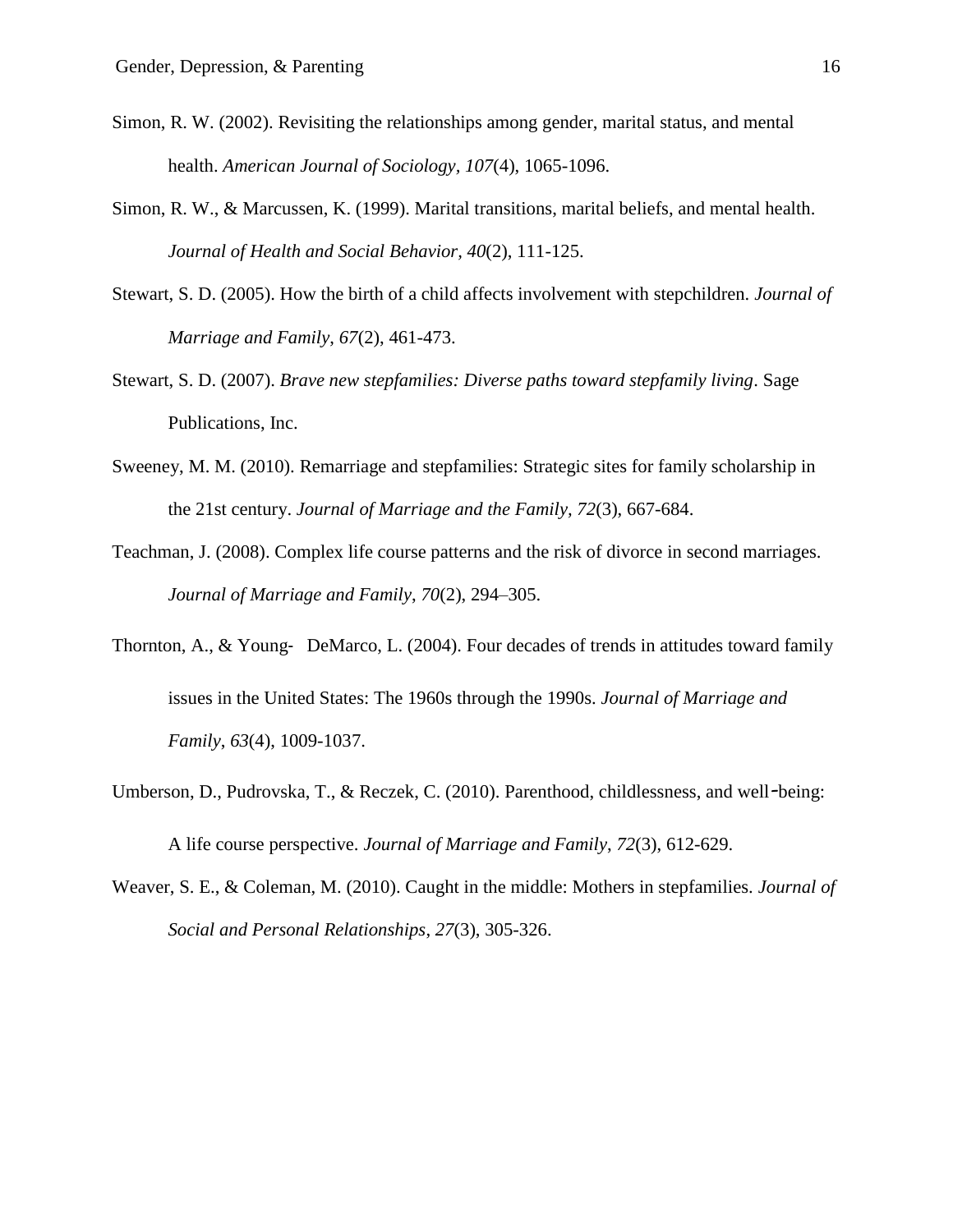|  |  |  | Table 1. NLSY79 Sample Characteristics by Gender |  |  |
|--|--|--|--------------------------------------------------|--|--|
|--|--|--|--------------------------------------------------|--|--|

|                                                |                  |              |      | Female $(n=3,180)$ |       | Male $(n=3,096)$ |  |
|------------------------------------------------|------------------|--------------|------|--------------------|-------|------------------|--|
|                                                | Min              | Max          | Mean | S.D.               | Mean  | S.D.             |  |
| Depression score at T2                         | $\boldsymbol{0}$ | 21           | 4.01 | 4.46               | 3.07  | 4.02             |  |
| Number of parental roles                       |                  |              |      |                    |       |                  |  |
| No roles                                       | $\boldsymbol{0}$ | 1            | 0.27 |                    | 0.41  |                  |  |
| 1 role                                         | $\boldsymbol{0}$ | 1            | 0.39 |                    | 0.32  |                  |  |
| 2 roles                                        | $\boldsymbol{0}$ | 1            | 0.28 |                    | 0.22  |                  |  |
| 3 roles                                        | $\boldsymbol{0}$ | 1            | 0.06 |                    | 0.06  |                  |  |
| Has Biological child                           |                  |              |      |                    |       |                  |  |
| <b>Biological</b> only                         | $\boldsymbol{0}$ | $\mathbf{1}$ | 0.54 |                    | 0.48  |                  |  |
| Residential & non-residential biological       | 0                | $\mathbf{1}$ | 0.07 |                    | 0.03  |                  |  |
| Residential biological & stepchild             | 0                | 1            | 0.20 |                    | 0.25  |                  |  |
| Non-residential biological, stepchild, & new   | 0                | 1            | 0.04 |                    | 0.04  |                  |  |
| Residential biological & new child             | 0                | 1            | 0.11 |                    | 0.14  |                  |  |
| Residential bio, Residential step, & new child | 0                | 1            | 0.04 |                    | 0.06  |                  |  |
| Has Stepchild                                  |                  |              |      |                    |       |                  |  |
| Residential biological & stepchild             | $\boldsymbol{0}$ | 1            | 0.54 |                    | 0.50  |                  |  |
| Non-residential biological, stepchild, & new   | 0                | 1            | 0.17 |                    | 0.33  |                  |  |
| Residential bio, Residential step, & new child | $\boldsymbol{0}$ | 1            | 0.19 |                    | 0.07  |                  |  |
| Stepchild only                                 | $\boldsymbol{0}$ | 1            | 0.08 |                    | 0.07  |                  |  |
| <b>Marital Status</b>                          |                  |              |      |                    |       |                  |  |
| Never married                                  | $\boldsymbol{0}$ | $\mathbf{1}$ | 0.13 |                    | 0.17  |                  |  |
| Previously married                             | $\boldsymbol{0}$ | $\mathbf{1}$ | 0.22 |                    | 0.17  |                  |  |
| Cohabiting                                     | $\boldsymbol{0}$ | 1            | 0.07 |                    | 0.09  |                  |  |
| Remarried                                      | $\boldsymbol{0}$ | $\mathbf{1}$ | 0.17 |                    | 0.15  |                  |  |
| Currently in first marriage                    |                  |              | 0.40 |                    | 0.42  |                  |  |
| Depression score at T1                         | $\boldsymbol{0}$ | 21           | 4.62 | 4.28               | 3.74  | 3.69             |  |
| Full-time employed                             | $\boldsymbol{0}$ | $\mathbf{1}$ | 0.63 |                    | 0.67  |                  |  |
| Log of income                                  | $\boldsymbol{0}$ | 14           | 9.92 | 2.74               | 10.03 | 2.76             |  |
| <b>Educational attainment</b>                  |                  |              |      |                    |       |                  |  |
| Less than high school                          | $\boldsymbol{0}$ | 1            | 0.10 |                    | 0.13  |                  |  |
| High school graduate                           | $\boldsymbol{0}$ | 1            | 0.41 |                    | 0.46  |                  |  |
| Some college                                   | $\boldsymbol{0}$ | $\mathbf{1}$ | 0.26 |                    | 0.20  |                  |  |
| College graduate                               |                  |              | 0.23 |                    | 0.21  |                  |  |
| Southern residence                             | $\overline{0}$   | 1            | 0.41 |                    | 0.39  |                  |  |
| Urban residence                                | $\boldsymbol{0}$ | $\mathbf{1}$ | 0.79 |                    | 0.79  |                  |  |
| Racial/Ethnic Identification                   |                  |              |      |                    |       |                  |  |
| non-Hispanic Black                             | $\boldsymbol{0}$ | $\mathbf{1}$ | 0.30 |                    | 0.31  |                  |  |
| Hispanic                                       | $\boldsymbol{0}$ | $\,1\,$      | 0.20 |                    | 0.20  |                  |  |
| non-Hispanic White                             |                  |              | 0.50 |                    | 0.49  |                  |  |
| Religious affiliation                          |                  |              |      |                    |       |                  |  |
| Catholic                                       | $\boldsymbol{0}$ | 1            | 0.36 |                    | 0.34  |                  |  |
| <b>Conservative Protestant</b>                 | 0                | $\mathbf{1}$ | 0.30 |                    | 0.30  |                  |  |
| Other religious affiliation                    | 0                | 1            | 0.11 |                    | 0.11  |                  |  |
| No religious affiliation                       | 0                | 1            | 0.03 |                    | 0.05  |                  |  |
| Mainline Protestant                            |                  |              | 0.20 |                    | 0.21  |                  |  |
| Attends church frequently                      | $\boldsymbol{0}$ | $\mathbf{1}$ | 0.20 |                    | 0.16  |                  |  |
| Age 50 at T2                                   | $\boldsymbol{0}$ | 1            | 0.26 |                    | 0.24  | 2.61             |  |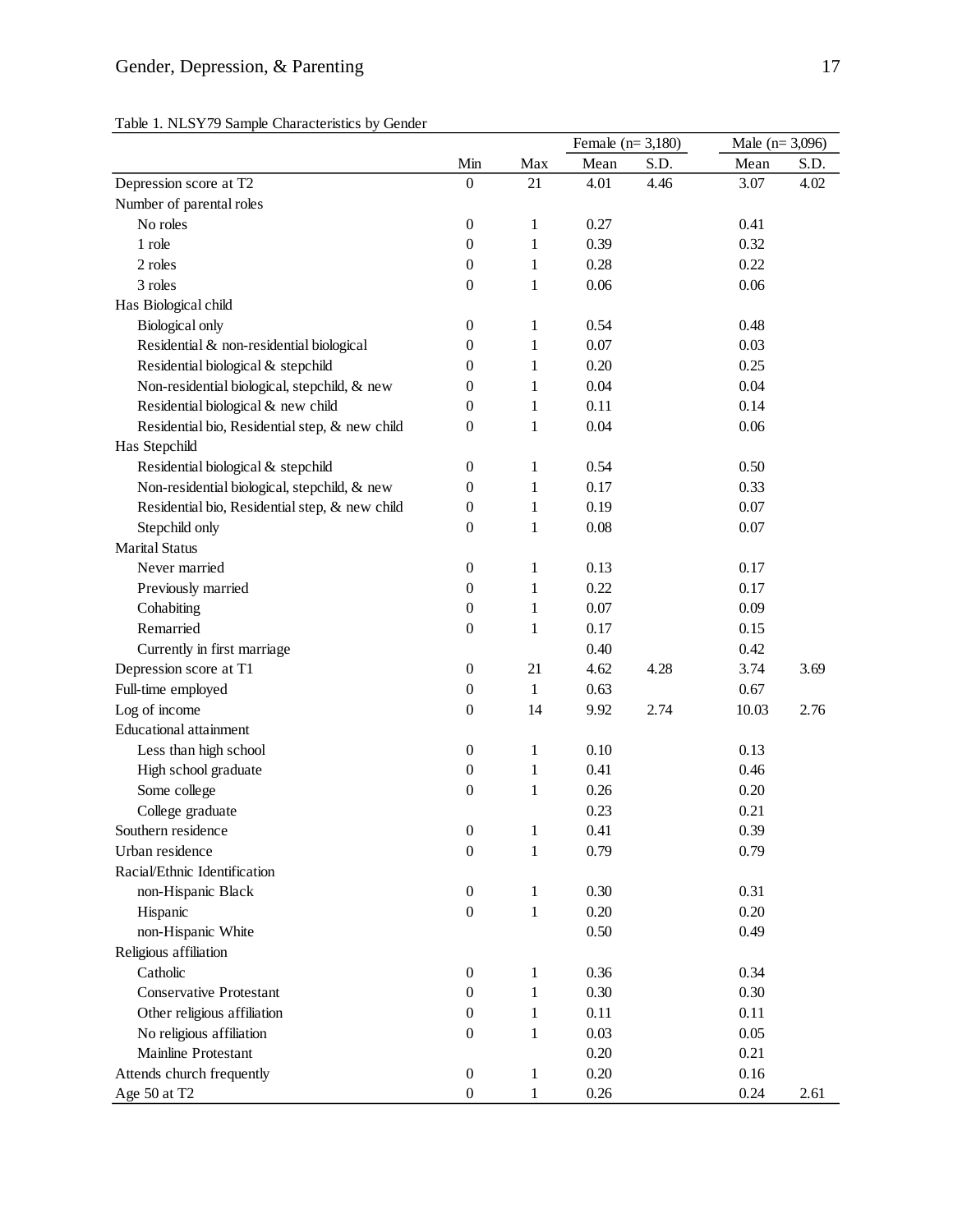|                                                 | Full Sample $(n=6276)$ |      | Female $(n=3180)$ |      | Male $(n=3096)$ |      |
|-------------------------------------------------|------------------------|------|-------------------|------|-----------------|------|
|                                                 | Mean                   | S.D. | Mean              | S.D. | Mean            | S.D. |
| Number of parental roles ( $n = 6276$ )         |                        |      |                   |      |                 |      |
| No roles*                                       | 4.04                   | 4.63 | 4.75              | 4.94 | 3.56            | 4.34 |
| $1$ role*                                       | 3.03                   | 3.89 | 3.42              | 4.07 | 2.54            | 3.59 |
| $2$ roles*                                      | 3.50                   | 4.15 | 4.05              | 4.40 | 2.78            | 3.69 |
| 3 roles*                                        | 4.05                   | 4.57 | 4.46              | 4.40 | 3.59            | 4.71 |
| Has Biological child $(n=3534)$                 |                        |      |                   |      |                 |      |
| Biological only*                                | 2.89                   | 3.72 | 3.32              | 3.95 | 2.21            | 3.21 |
| Residential & non-residential biological        | 4.27                   | 4.60 | 4.49              | 4.77 | 3.43            | 3.87 |
| Residential biological & stepchild*             | 3.52                   | 4.05 | 4.04              | 4.19 | 2.92            | 3.79 |
| Non-residential biological, stepchild, & new    | 3.89                   | 4.54 | 4.25              | 4.89 | 4.05            | 5.06 |
| Residential biological & new child*             | 2.98                   | 3.97 | 3.86              | 4.69 | 2.02            | 2.69 |
| Residential bio, Residential step, & new child* | 4.05                   | 4.39 | 4.86              | 4.18 | 3.73            | 4.83 |
| Has Stepchild ( $n=1626$ )                      |                        |      |                   |      |                 |      |
| Residential biological & stepchild*             | 3.51                   | 4.05 | 4.04              | 4.19 | 2.92            | 3.79 |
| Non-residential biological, stepchild, & new    | 4.13                   | 4.52 | 4.25              | 4.89 | 4.05            | 5.06 |
| Residential bio, Residential step, & new child* | 3.89                   | 4.54 | 4.86              | 4.18 | 3.73            | 4.83 |
| Stepchild only*                                 | 4.05                   | 4.39 | 4.01              | 4.35 | 3.31            | 4.46 |

Table 2. Descriptive Statistics for Depression Score at T2 for the Full Sample and by Gender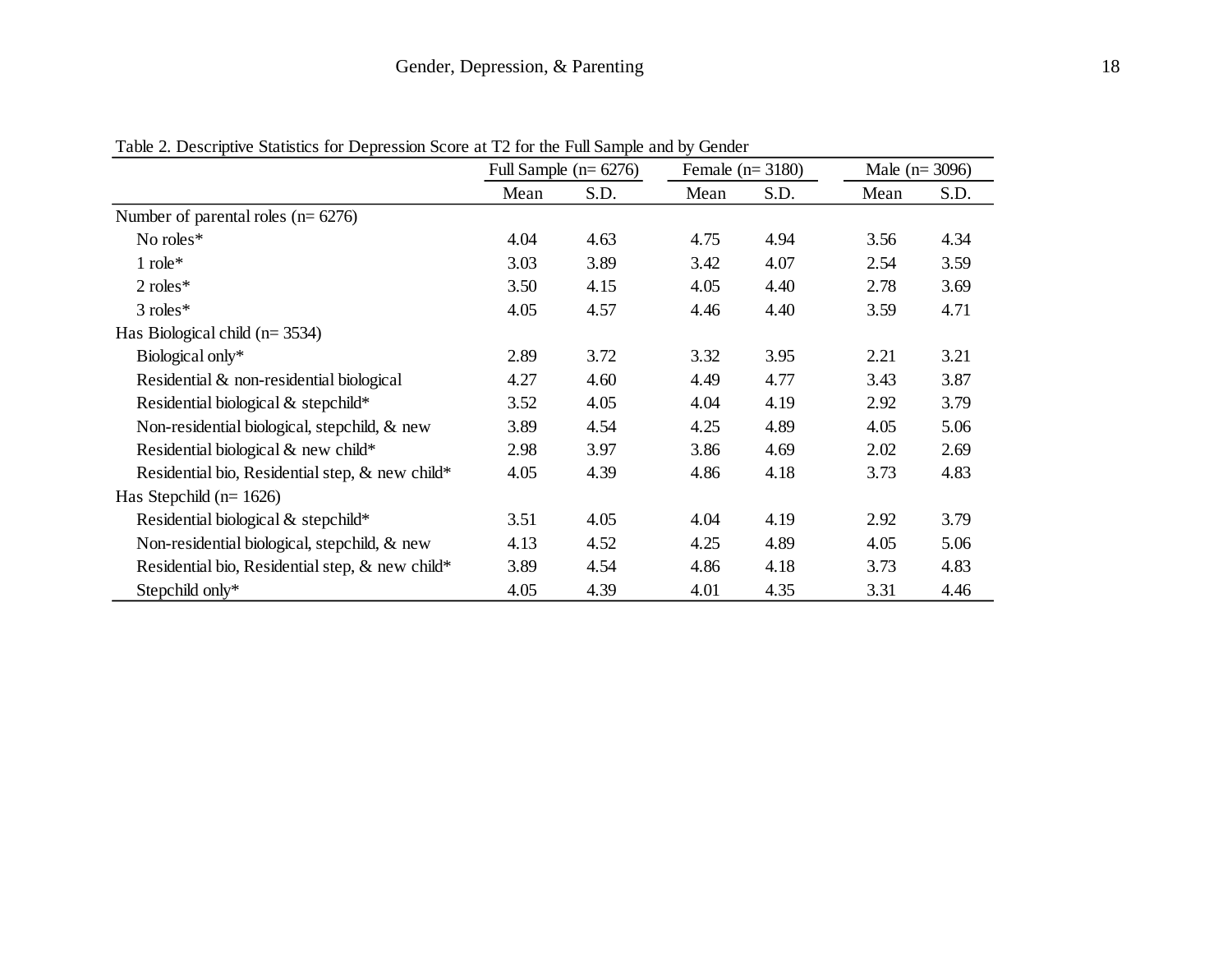# Gender, Depression, & Parenting 19

| Table 3. Main Effects Multinomial Treatment Models of CES-D Depression Score on Parental Roles, Gender, and Control Variables |  |
|-------------------------------------------------------------------------------------------------------------------------------|--|
|-------------------------------------------------------------------------------------------------------------------------------|--|

| # of Parental Roles<br>Has Biological Child<br>Has Step Child<br>b<br>b<br>b<br>s.e.<br>s.e.<br>s.e.<br>No parental roles<br>$-0.223$<br>0.294<br><b>REF</b><br>One parental role<br>$-0.281$<br>0.286<br>Two parental roles<br>$0.368 *$<br>0.764<br>Three parental roles<br><b>REF</b><br>Residential biological only<br>1.436<br>$0.391$ ***<br>Residential & non-residential biological (RB-NRB)<br>$0.278$ ***<br>1.422<br>Residential biological & stepchild (RB-S)<br>Non-residential biological, stepchild, & new (NRB-S-NC)<br>0.423<br>0.402<br>$0.513**$<br>1.490<br>0.319<br>Residential biological & new child (RB-NC)<br>$-0.288$<br><b>REF</b><br>Residential bio, Residential step, & new child (RB-S-NC)<br>1.236<br>$0.395**$<br>0.801<br>0.503<br>0.400<br>$-0.466$<br>Stepchild only (SO)<br>$0.107$ ***<br>$0.137$ ***<br>$0.213*$<br>0.673<br>0.500<br>0.495<br><b>Marital status</b><br>First married<br><b>REF</b><br><b>REF</b><br>0.799<br>Never married<br>$0.223$ ***<br>0.993<br>$0.287**$<br>0.828<br>0.531<br>0.819<br>$0.161$ ***<br>0.785<br>$0.291$ **<br>Previously married<br>0.732<br>$0.193$ ***<br>0.278<br>0.196<br>0.211<br>0.247<br>0.460<br>0.437<br>Cohabiting<br>$0.263*$<br>Remarried<br>0.337<br>$0.148*$<br>$-0.053$<br>0.180<br>0.546<br>0.283<br>$0.017$ ***<br>$0.025$ ***<br>$0.013$ ***<br>0.283<br>0.310<br>Depression at T1<br>$-0.910$<br>$0.232$ ***<br>Full-time employment<br>$0.124$ ***<br>$-0.801$<br>$0.154$ ***<br>$-1.039$<br>$0.030**$<br>Log of income<br>$-0.128$<br>$0.021$ ***<br>$-0.079$<br>$-0.083$<br>0.045<br><b>Educational attainment</b><br>$0.397$ ***<br>Less than high school<br>1.134<br>$0.198$ ***<br>0.843<br>$0.267$ **<br>1.853<br>0.451<br>0.367<br>0.274<br>$0.138**$<br>0.459<br>$0.166$ **<br>High school graduate<br>0.261<br>0.151<br>0.263<br>0.182<br>0.211<br>0.301<br>Some college<br>REF<br><b>REF</b><br>College graduate<br>Southern residence<br>0.117<br>0.110<br>0.087<br>0.139<br>$-0.168$<br>0.222<br>Urban residence<br>$-0.071$<br>0.124<br>0.154<br>0.035<br>0.244<br>0.058<br>Racial/ethnic identification<br>non-Hispanic White<br><b>REF</b><br><b>REF</b><br>$-0.339$<br>$0.140*$<br>$-0.484$<br>$0.181**$<br>$-0.599$<br>$0.266*$<br>non-Hispanic Black<br>$-0.268$<br>$-0.368$<br>$0.186*$<br>$-0.508$<br>0.293<br>Hispanic<br>0.154<br><b>Religious affiliation</b><br>Mainline Protestant<br><b>REF</b><br><b>REF</b><br>Catholic<br>$-0.221$<br>$-0.352$<br>0.189<br>$-0.375$<br>0.304<br>0.155<br>0.209<br>0.158<br>0.250<br>0.202<br>0.178<br>0.313<br><b>Conservative Protestant</b><br>Other religious affiliation<br>0.152<br>0.189<br>0.085<br>0.237<br>0.305<br>0.363<br>No religious affiliation<br>0.138<br>0.276<br>0.358<br>1.421<br>$0.564*$<br>0.465<br>0.039<br>Frequently attends church<br>$-0.050$<br>0.031<br>0.011<br>$-0.078$<br>0.061<br>$0.020$ ***<br>$0.025$ ***<br>Age 50 at T2<br>0.100<br>$-0.042$<br>0.038<br>0.098<br>$-196.505$<br>87.568<br>3.466<br>6276<br>3534<br>1626<br>N<br>$X^2$<br>3307.29 ***<br>2057.99 ***<br>672.24 ***<br>$-23885.63$<br>$-13171.60$<br>$-6502.19$<br>Log pseudo-likelihood<br>$0.018$ ***<br>$0.033$ ***<br>$0.042$ ***<br>1.347<br>1.186<br>1.293<br>$ln(\sigma)$<br>$\Lambda$ (no roles)<br>0.474<br>0.299<br>0.574<br>$0.291 *$<br>$\Lambda$ (two roles)<br>$\Lambda$ (three roles)<br>$-0.105$<br>0.347<br>$0.309**$<br>$\Lambda$ (RB-NRB)<br>$-0.936$<br>$0.248$ ***<br>$\Lambda$ (RB-S)<br>$-1.214$<br>0.265<br>$\Lambda(NRB-S-NC)$<br>0.347<br>$-1.254$<br>$0.421$ **<br>0.284<br>0.439<br>$\Lambda$ (RB-NC)<br>0.419<br>$\Lambda$ (RB-S-NC)<br>$-0.177$<br>0.258<br>$-0.330$<br>0.203<br>0.357 |                       | Model 1 |  | Model 2 |  | Model 3 |  |
|------------------------------------------------------------------------------------------------------------------------------------------------------------------------------------------------------------------------------------------------------------------------------------------------------------------------------------------------------------------------------------------------------------------------------------------------------------------------------------------------------------------------------------------------------------------------------------------------------------------------------------------------------------------------------------------------------------------------------------------------------------------------------------------------------------------------------------------------------------------------------------------------------------------------------------------------------------------------------------------------------------------------------------------------------------------------------------------------------------------------------------------------------------------------------------------------------------------------------------------------------------------------------------------------------------------------------------------------------------------------------------------------------------------------------------------------------------------------------------------------------------------------------------------------------------------------------------------------------------------------------------------------------------------------------------------------------------------------------------------------------------------------------------------------------------------------------------------------------------------------------------------------------------------------------------------------------------------------------------------------------------------------------------------------------------------------------------------------------------------------------------------------------------------------------------------------------------------------------------------------------------------------------------------------------------------------------------------------------------------------------------------------------------------------------------------------------------------------------------------------------------------------------------------------------------------------------------------------------------------------------------------------------------------------------------------------------------------------------------------------------------------------------------------------------------------------------------------------------------------------------------------------------------------------------------------------------------------------------------------------------------------------------------------------------------------------------------------------------------------------------------------------------------------------------------------------------------------------------------------------------------------------------------------------------------------------------------------------------------------------------------------------------------------------------------------------------------------------------------------------------------------------------------------------------------------------------------------------------------------------------------------------------------------------------------------|-----------------------|---------|--|---------|--|---------|--|
|                                                                                                                                                                                                                                                                                                                                                                                                                                                                                                                                                                                                                                                                                                                                                                                                                                                                                                                                                                                                                                                                                                                                                                                                                                                                                                                                                                                                                                                                                                                                                                                                                                                                                                                                                                                                                                                                                                                                                                                                                                                                                                                                                                                                                                                                                                                                                                                                                                                                                                                                                                                                                                                                                                                                                                                                                                                                                                                                                                                                                                                                                                                                                                                                                                                                                                                                                                                                                                                                                                                                                                                                                                                                                          |                       |         |  |         |  |         |  |
|                                                                                                                                                                                                                                                                                                                                                                                                                                                                                                                                                                                                                                                                                                                                                                                                                                                                                                                                                                                                                                                                                                                                                                                                                                                                                                                                                                                                                                                                                                                                                                                                                                                                                                                                                                                                                                                                                                                                                                                                                                                                                                                                                                                                                                                                                                                                                                                                                                                                                                                                                                                                                                                                                                                                                                                                                                                                                                                                                                                                                                                                                                                                                                                                                                                                                                                                                                                                                                                                                                                                                                                                                                                                                          |                       |         |  |         |  |         |  |
|                                                                                                                                                                                                                                                                                                                                                                                                                                                                                                                                                                                                                                                                                                                                                                                                                                                                                                                                                                                                                                                                                                                                                                                                                                                                                                                                                                                                                                                                                                                                                                                                                                                                                                                                                                                                                                                                                                                                                                                                                                                                                                                                                                                                                                                                                                                                                                                                                                                                                                                                                                                                                                                                                                                                                                                                                                                                                                                                                                                                                                                                                                                                                                                                                                                                                                                                                                                                                                                                                                                                                                                                                                                                                          | <b>Parental roles</b> |         |  |         |  |         |  |
|                                                                                                                                                                                                                                                                                                                                                                                                                                                                                                                                                                                                                                                                                                                                                                                                                                                                                                                                                                                                                                                                                                                                                                                                                                                                                                                                                                                                                                                                                                                                                                                                                                                                                                                                                                                                                                                                                                                                                                                                                                                                                                                                                                                                                                                                                                                                                                                                                                                                                                                                                                                                                                                                                                                                                                                                                                                                                                                                                                                                                                                                                                                                                                                                                                                                                                                                                                                                                                                                                                                                                                                                                                                                                          |                       |         |  |         |  |         |  |
|                                                                                                                                                                                                                                                                                                                                                                                                                                                                                                                                                                                                                                                                                                                                                                                                                                                                                                                                                                                                                                                                                                                                                                                                                                                                                                                                                                                                                                                                                                                                                                                                                                                                                                                                                                                                                                                                                                                                                                                                                                                                                                                                                                                                                                                                                                                                                                                                                                                                                                                                                                                                                                                                                                                                                                                                                                                                                                                                                                                                                                                                                                                                                                                                                                                                                                                                                                                                                                                                                                                                                                                                                                                                                          |                       |         |  |         |  |         |  |
|                                                                                                                                                                                                                                                                                                                                                                                                                                                                                                                                                                                                                                                                                                                                                                                                                                                                                                                                                                                                                                                                                                                                                                                                                                                                                                                                                                                                                                                                                                                                                                                                                                                                                                                                                                                                                                                                                                                                                                                                                                                                                                                                                                                                                                                                                                                                                                                                                                                                                                                                                                                                                                                                                                                                                                                                                                                                                                                                                                                                                                                                                                                                                                                                                                                                                                                                                                                                                                                                                                                                                                                                                                                                                          |                       |         |  |         |  |         |  |
|                                                                                                                                                                                                                                                                                                                                                                                                                                                                                                                                                                                                                                                                                                                                                                                                                                                                                                                                                                                                                                                                                                                                                                                                                                                                                                                                                                                                                                                                                                                                                                                                                                                                                                                                                                                                                                                                                                                                                                                                                                                                                                                                                                                                                                                                                                                                                                                                                                                                                                                                                                                                                                                                                                                                                                                                                                                                                                                                                                                                                                                                                                                                                                                                                                                                                                                                                                                                                                                                                                                                                                                                                                                                                          |                       |         |  |         |  |         |  |
|                                                                                                                                                                                                                                                                                                                                                                                                                                                                                                                                                                                                                                                                                                                                                                                                                                                                                                                                                                                                                                                                                                                                                                                                                                                                                                                                                                                                                                                                                                                                                                                                                                                                                                                                                                                                                                                                                                                                                                                                                                                                                                                                                                                                                                                                                                                                                                                                                                                                                                                                                                                                                                                                                                                                                                                                                                                                                                                                                                                                                                                                                                                                                                                                                                                                                                                                                                                                                                                                                                                                                                                                                                                                                          |                       |         |  |         |  |         |  |
|                                                                                                                                                                                                                                                                                                                                                                                                                                                                                                                                                                                                                                                                                                                                                                                                                                                                                                                                                                                                                                                                                                                                                                                                                                                                                                                                                                                                                                                                                                                                                                                                                                                                                                                                                                                                                                                                                                                                                                                                                                                                                                                                                                                                                                                                                                                                                                                                                                                                                                                                                                                                                                                                                                                                                                                                                                                                                                                                                                                                                                                                                                                                                                                                                                                                                                                                                                                                                                                                                                                                                                                                                                                                                          |                       |         |  |         |  |         |  |
|                                                                                                                                                                                                                                                                                                                                                                                                                                                                                                                                                                                                                                                                                                                                                                                                                                                                                                                                                                                                                                                                                                                                                                                                                                                                                                                                                                                                                                                                                                                                                                                                                                                                                                                                                                                                                                                                                                                                                                                                                                                                                                                                                                                                                                                                                                                                                                                                                                                                                                                                                                                                                                                                                                                                                                                                                                                                                                                                                                                                                                                                                                                                                                                                                                                                                                                                                                                                                                                                                                                                                                                                                                                                                          |                       |         |  |         |  |         |  |
|                                                                                                                                                                                                                                                                                                                                                                                                                                                                                                                                                                                                                                                                                                                                                                                                                                                                                                                                                                                                                                                                                                                                                                                                                                                                                                                                                                                                                                                                                                                                                                                                                                                                                                                                                                                                                                                                                                                                                                                                                                                                                                                                                                                                                                                                                                                                                                                                                                                                                                                                                                                                                                                                                                                                                                                                                                                                                                                                                                                                                                                                                                                                                                                                                                                                                                                                                                                                                                                                                                                                                                                                                                                                                          |                       |         |  |         |  |         |  |
|                                                                                                                                                                                                                                                                                                                                                                                                                                                                                                                                                                                                                                                                                                                                                                                                                                                                                                                                                                                                                                                                                                                                                                                                                                                                                                                                                                                                                                                                                                                                                                                                                                                                                                                                                                                                                                                                                                                                                                                                                                                                                                                                                                                                                                                                                                                                                                                                                                                                                                                                                                                                                                                                                                                                                                                                                                                                                                                                                                                                                                                                                                                                                                                                                                                                                                                                                                                                                                                                                                                                                                                                                                                                                          |                       |         |  |         |  |         |  |
|                                                                                                                                                                                                                                                                                                                                                                                                                                                                                                                                                                                                                                                                                                                                                                                                                                                                                                                                                                                                                                                                                                                                                                                                                                                                                                                                                                                                                                                                                                                                                                                                                                                                                                                                                                                                                                                                                                                                                                                                                                                                                                                                                                                                                                                                                                                                                                                                                                                                                                                                                                                                                                                                                                                                                                                                                                                                                                                                                                                                                                                                                                                                                                                                                                                                                                                                                                                                                                                                                                                                                                                                                                                                                          |                       |         |  |         |  |         |  |
|                                                                                                                                                                                                                                                                                                                                                                                                                                                                                                                                                                                                                                                                                                                                                                                                                                                                                                                                                                                                                                                                                                                                                                                                                                                                                                                                                                                                                                                                                                                                                                                                                                                                                                                                                                                                                                                                                                                                                                                                                                                                                                                                                                                                                                                                                                                                                                                                                                                                                                                                                                                                                                                                                                                                                                                                                                                                                                                                                                                                                                                                                                                                                                                                                                                                                                                                                                                                                                                                                                                                                                                                                                                                                          |                       |         |  |         |  |         |  |
|                                                                                                                                                                                                                                                                                                                                                                                                                                                                                                                                                                                                                                                                                                                                                                                                                                                                                                                                                                                                                                                                                                                                                                                                                                                                                                                                                                                                                                                                                                                                                                                                                                                                                                                                                                                                                                                                                                                                                                                                                                                                                                                                                                                                                                                                                                                                                                                                                                                                                                                                                                                                                                                                                                                                                                                                                                                                                                                                                                                                                                                                                                                                                                                                                                                                                                                                                                                                                                                                                                                                                                                                                                                                                          | Female                |         |  |         |  |         |  |
|                                                                                                                                                                                                                                                                                                                                                                                                                                                                                                                                                                                                                                                                                                                                                                                                                                                                                                                                                                                                                                                                                                                                                                                                                                                                                                                                                                                                                                                                                                                                                                                                                                                                                                                                                                                                                                                                                                                                                                                                                                                                                                                                                                                                                                                                                                                                                                                                                                                                                                                                                                                                                                                                                                                                                                                                                                                                                                                                                                                                                                                                                                                                                                                                                                                                                                                                                                                                                                                                                                                                                                                                                                                                                          |                       |         |  |         |  |         |  |
|                                                                                                                                                                                                                                                                                                                                                                                                                                                                                                                                                                                                                                                                                                                                                                                                                                                                                                                                                                                                                                                                                                                                                                                                                                                                                                                                                                                                                                                                                                                                                                                                                                                                                                                                                                                                                                                                                                                                                                                                                                                                                                                                                                                                                                                                                                                                                                                                                                                                                                                                                                                                                                                                                                                                                                                                                                                                                                                                                                                                                                                                                                                                                                                                                                                                                                                                                                                                                                                                                                                                                                                                                                                                                          |                       |         |  |         |  |         |  |
|                                                                                                                                                                                                                                                                                                                                                                                                                                                                                                                                                                                                                                                                                                                                                                                                                                                                                                                                                                                                                                                                                                                                                                                                                                                                                                                                                                                                                                                                                                                                                                                                                                                                                                                                                                                                                                                                                                                                                                                                                                                                                                                                                                                                                                                                                                                                                                                                                                                                                                                                                                                                                                                                                                                                                                                                                                                                                                                                                                                                                                                                                                                                                                                                                                                                                                                                                                                                                                                                                                                                                                                                                                                                                          |                       |         |  |         |  |         |  |
|                                                                                                                                                                                                                                                                                                                                                                                                                                                                                                                                                                                                                                                                                                                                                                                                                                                                                                                                                                                                                                                                                                                                                                                                                                                                                                                                                                                                                                                                                                                                                                                                                                                                                                                                                                                                                                                                                                                                                                                                                                                                                                                                                                                                                                                                                                                                                                                                                                                                                                                                                                                                                                                                                                                                                                                                                                                                                                                                                                                                                                                                                                                                                                                                                                                                                                                                                                                                                                                                                                                                                                                                                                                                                          |                       |         |  |         |  |         |  |
|                                                                                                                                                                                                                                                                                                                                                                                                                                                                                                                                                                                                                                                                                                                                                                                                                                                                                                                                                                                                                                                                                                                                                                                                                                                                                                                                                                                                                                                                                                                                                                                                                                                                                                                                                                                                                                                                                                                                                                                                                                                                                                                                                                                                                                                                                                                                                                                                                                                                                                                                                                                                                                                                                                                                                                                                                                                                                                                                                                                                                                                                                                                                                                                                                                                                                                                                                                                                                                                                                                                                                                                                                                                                                          |                       |         |  |         |  |         |  |
|                                                                                                                                                                                                                                                                                                                                                                                                                                                                                                                                                                                                                                                                                                                                                                                                                                                                                                                                                                                                                                                                                                                                                                                                                                                                                                                                                                                                                                                                                                                                                                                                                                                                                                                                                                                                                                                                                                                                                                                                                                                                                                                                                                                                                                                                                                                                                                                                                                                                                                                                                                                                                                                                                                                                                                                                                                                                                                                                                                                                                                                                                                                                                                                                                                                                                                                                                                                                                                                                                                                                                                                                                                                                                          |                       |         |  |         |  |         |  |
|                                                                                                                                                                                                                                                                                                                                                                                                                                                                                                                                                                                                                                                                                                                                                                                                                                                                                                                                                                                                                                                                                                                                                                                                                                                                                                                                                                                                                                                                                                                                                                                                                                                                                                                                                                                                                                                                                                                                                                                                                                                                                                                                                                                                                                                                                                                                                                                                                                                                                                                                                                                                                                                                                                                                                                                                                                                                                                                                                                                                                                                                                                                                                                                                                                                                                                                                                                                                                                                                                                                                                                                                                                                                                          |                       |         |  |         |  |         |  |
|                                                                                                                                                                                                                                                                                                                                                                                                                                                                                                                                                                                                                                                                                                                                                                                                                                                                                                                                                                                                                                                                                                                                                                                                                                                                                                                                                                                                                                                                                                                                                                                                                                                                                                                                                                                                                                                                                                                                                                                                                                                                                                                                                                                                                                                                                                                                                                                                                                                                                                                                                                                                                                                                                                                                                                                                                                                                                                                                                                                                                                                                                                                                                                                                                                                                                                                                                                                                                                                                                                                                                                                                                                                                                          |                       |         |  |         |  |         |  |
|                                                                                                                                                                                                                                                                                                                                                                                                                                                                                                                                                                                                                                                                                                                                                                                                                                                                                                                                                                                                                                                                                                                                                                                                                                                                                                                                                                                                                                                                                                                                                                                                                                                                                                                                                                                                                                                                                                                                                                                                                                                                                                                                                                                                                                                                                                                                                                                                                                                                                                                                                                                                                                                                                                                                                                                                                                                                                                                                                                                                                                                                                                                                                                                                                                                                                                                                                                                                                                                                                                                                                                                                                                                                                          |                       |         |  |         |  |         |  |
|                                                                                                                                                                                                                                                                                                                                                                                                                                                                                                                                                                                                                                                                                                                                                                                                                                                                                                                                                                                                                                                                                                                                                                                                                                                                                                                                                                                                                                                                                                                                                                                                                                                                                                                                                                                                                                                                                                                                                                                                                                                                                                                                                                                                                                                                                                                                                                                                                                                                                                                                                                                                                                                                                                                                                                                                                                                                                                                                                                                                                                                                                                                                                                                                                                                                                                                                                                                                                                                                                                                                                                                                                                                                                          |                       |         |  |         |  |         |  |
|                                                                                                                                                                                                                                                                                                                                                                                                                                                                                                                                                                                                                                                                                                                                                                                                                                                                                                                                                                                                                                                                                                                                                                                                                                                                                                                                                                                                                                                                                                                                                                                                                                                                                                                                                                                                                                                                                                                                                                                                                                                                                                                                                                                                                                                                                                                                                                                                                                                                                                                                                                                                                                                                                                                                                                                                                                                                                                                                                                                                                                                                                                                                                                                                                                                                                                                                                                                                                                                                                                                                                                                                                                                                                          |                       |         |  |         |  |         |  |
|                                                                                                                                                                                                                                                                                                                                                                                                                                                                                                                                                                                                                                                                                                                                                                                                                                                                                                                                                                                                                                                                                                                                                                                                                                                                                                                                                                                                                                                                                                                                                                                                                                                                                                                                                                                                                                                                                                                                                                                                                                                                                                                                                                                                                                                                                                                                                                                                                                                                                                                                                                                                                                                                                                                                                                                                                                                                                                                                                                                                                                                                                                                                                                                                                                                                                                                                                                                                                                                                                                                                                                                                                                                                                          |                       |         |  |         |  |         |  |
|                                                                                                                                                                                                                                                                                                                                                                                                                                                                                                                                                                                                                                                                                                                                                                                                                                                                                                                                                                                                                                                                                                                                                                                                                                                                                                                                                                                                                                                                                                                                                                                                                                                                                                                                                                                                                                                                                                                                                                                                                                                                                                                                                                                                                                                                                                                                                                                                                                                                                                                                                                                                                                                                                                                                                                                                                                                                                                                                                                                                                                                                                                                                                                                                                                                                                                                                                                                                                                                                                                                                                                                                                                                                                          |                       |         |  |         |  |         |  |
|                                                                                                                                                                                                                                                                                                                                                                                                                                                                                                                                                                                                                                                                                                                                                                                                                                                                                                                                                                                                                                                                                                                                                                                                                                                                                                                                                                                                                                                                                                                                                                                                                                                                                                                                                                                                                                                                                                                                                                                                                                                                                                                                                                                                                                                                                                                                                                                                                                                                                                                                                                                                                                                                                                                                                                                                                                                                                                                                                                                                                                                                                                                                                                                                                                                                                                                                                                                                                                                                                                                                                                                                                                                                                          |                       |         |  |         |  |         |  |
|                                                                                                                                                                                                                                                                                                                                                                                                                                                                                                                                                                                                                                                                                                                                                                                                                                                                                                                                                                                                                                                                                                                                                                                                                                                                                                                                                                                                                                                                                                                                                                                                                                                                                                                                                                                                                                                                                                                                                                                                                                                                                                                                                                                                                                                                                                                                                                                                                                                                                                                                                                                                                                                                                                                                                                                                                                                                                                                                                                                                                                                                                                                                                                                                                                                                                                                                                                                                                                                                                                                                                                                                                                                                                          |                       |         |  |         |  |         |  |
|                                                                                                                                                                                                                                                                                                                                                                                                                                                                                                                                                                                                                                                                                                                                                                                                                                                                                                                                                                                                                                                                                                                                                                                                                                                                                                                                                                                                                                                                                                                                                                                                                                                                                                                                                                                                                                                                                                                                                                                                                                                                                                                                                                                                                                                                                                                                                                                                                                                                                                                                                                                                                                                                                                                                                                                                                                                                                                                                                                                                                                                                                                                                                                                                                                                                                                                                                                                                                                                                                                                                                                                                                                                                                          |                       |         |  |         |  |         |  |
|                                                                                                                                                                                                                                                                                                                                                                                                                                                                                                                                                                                                                                                                                                                                                                                                                                                                                                                                                                                                                                                                                                                                                                                                                                                                                                                                                                                                                                                                                                                                                                                                                                                                                                                                                                                                                                                                                                                                                                                                                                                                                                                                                                                                                                                                                                                                                                                                                                                                                                                                                                                                                                                                                                                                                                                                                                                                                                                                                                                                                                                                                                                                                                                                                                                                                                                                                                                                                                                                                                                                                                                                                                                                                          |                       |         |  |         |  |         |  |
|                                                                                                                                                                                                                                                                                                                                                                                                                                                                                                                                                                                                                                                                                                                                                                                                                                                                                                                                                                                                                                                                                                                                                                                                                                                                                                                                                                                                                                                                                                                                                                                                                                                                                                                                                                                                                                                                                                                                                                                                                                                                                                                                                                                                                                                                                                                                                                                                                                                                                                                                                                                                                                                                                                                                                                                                                                                                                                                                                                                                                                                                                                                                                                                                                                                                                                                                                                                                                                                                                                                                                                                                                                                                                          |                       |         |  |         |  |         |  |
|                                                                                                                                                                                                                                                                                                                                                                                                                                                                                                                                                                                                                                                                                                                                                                                                                                                                                                                                                                                                                                                                                                                                                                                                                                                                                                                                                                                                                                                                                                                                                                                                                                                                                                                                                                                                                                                                                                                                                                                                                                                                                                                                                                                                                                                                                                                                                                                                                                                                                                                                                                                                                                                                                                                                                                                                                                                                                                                                                                                                                                                                                                                                                                                                                                                                                                                                                                                                                                                                                                                                                                                                                                                                                          |                       |         |  |         |  |         |  |
|                                                                                                                                                                                                                                                                                                                                                                                                                                                                                                                                                                                                                                                                                                                                                                                                                                                                                                                                                                                                                                                                                                                                                                                                                                                                                                                                                                                                                                                                                                                                                                                                                                                                                                                                                                                                                                                                                                                                                                                                                                                                                                                                                                                                                                                                                                                                                                                                                                                                                                                                                                                                                                                                                                                                                                                                                                                                                                                                                                                                                                                                                                                                                                                                                                                                                                                                                                                                                                                                                                                                                                                                                                                                                          |                       |         |  |         |  |         |  |
|                                                                                                                                                                                                                                                                                                                                                                                                                                                                                                                                                                                                                                                                                                                                                                                                                                                                                                                                                                                                                                                                                                                                                                                                                                                                                                                                                                                                                                                                                                                                                                                                                                                                                                                                                                                                                                                                                                                                                                                                                                                                                                                                                                                                                                                                                                                                                                                                                                                                                                                                                                                                                                                                                                                                                                                                                                                                                                                                                                                                                                                                                                                                                                                                                                                                                                                                                                                                                                                                                                                                                                                                                                                                                          |                       |         |  |         |  |         |  |
|                                                                                                                                                                                                                                                                                                                                                                                                                                                                                                                                                                                                                                                                                                                                                                                                                                                                                                                                                                                                                                                                                                                                                                                                                                                                                                                                                                                                                                                                                                                                                                                                                                                                                                                                                                                                                                                                                                                                                                                                                                                                                                                                                                                                                                                                                                                                                                                                                                                                                                                                                                                                                                                                                                                                                                                                                                                                                                                                                                                                                                                                                                                                                                                                                                                                                                                                                                                                                                                                                                                                                                                                                                                                                          |                       |         |  |         |  |         |  |
|                                                                                                                                                                                                                                                                                                                                                                                                                                                                                                                                                                                                                                                                                                                                                                                                                                                                                                                                                                                                                                                                                                                                                                                                                                                                                                                                                                                                                                                                                                                                                                                                                                                                                                                                                                                                                                                                                                                                                                                                                                                                                                                                                                                                                                                                                                                                                                                                                                                                                                                                                                                                                                                                                                                                                                                                                                                                                                                                                                                                                                                                                                                                                                                                                                                                                                                                                                                                                                                                                                                                                                                                                                                                                          |                       |         |  |         |  |         |  |
|                                                                                                                                                                                                                                                                                                                                                                                                                                                                                                                                                                                                                                                                                                                                                                                                                                                                                                                                                                                                                                                                                                                                                                                                                                                                                                                                                                                                                                                                                                                                                                                                                                                                                                                                                                                                                                                                                                                                                                                                                                                                                                                                                                                                                                                                                                                                                                                                                                                                                                                                                                                                                                                                                                                                                                                                                                                                                                                                                                                                                                                                                                                                                                                                                                                                                                                                                                                                                                                                                                                                                                                                                                                                                          |                       |         |  |         |  |         |  |
|                                                                                                                                                                                                                                                                                                                                                                                                                                                                                                                                                                                                                                                                                                                                                                                                                                                                                                                                                                                                                                                                                                                                                                                                                                                                                                                                                                                                                                                                                                                                                                                                                                                                                                                                                                                                                                                                                                                                                                                                                                                                                                                                                                                                                                                                                                                                                                                                                                                                                                                                                                                                                                                                                                                                                                                                                                                                                                                                                                                                                                                                                                                                                                                                                                                                                                                                                                                                                                                                                                                                                                                                                                                                                          |                       |         |  |         |  |         |  |
|                                                                                                                                                                                                                                                                                                                                                                                                                                                                                                                                                                                                                                                                                                                                                                                                                                                                                                                                                                                                                                                                                                                                                                                                                                                                                                                                                                                                                                                                                                                                                                                                                                                                                                                                                                                                                                                                                                                                                                                                                                                                                                                                                                                                                                                                                                                                                                                                                                                                                                                                                                                                                                                                                                                                                                                                                                                                                                                                                                                                                                                                                                                                                                                                                                                                                                                                                                                                                                                                                                                                                                                                                                                                                          |                       |         |  |         |  |         |  |
|                                                                                                                                                                                                                                                                                                                                                                                                                                                                                                                                                                                                                                                                                                                                                                                                                                                                                                                                                                                                                                                                                                                                                                                                                                                                                                                                                                                                                                                                                                                                                                                                                                                                                                                                                                                                                                                                                                                                                                                                                                                                                                                                                                                                                                                                                                                                                                                                                                                                                                                                                                                                                                                                                                                                                                                                                                                                                                                                                                                                                                                                                                                                                                                                                                                                                                                                                                                                                                                                                                                                                                                                                                                                                          |                       |         |  |         |  |         |  |
|                                                                                                                                                                                                                                                                                                                                                                                                                                                                                                                                                                                                                                                                                                                                                                                                                                                                                                                                                                                                                                                                                                                                                                                                                                                                                                                                                                                                                                                                                                                                                                                                                                                                                                                                                                                                                                                                                                                                                                                                                                                                                                                                                                                                                                                                                                                                                                                                                                                                                                                                                                                                                                                                                                                                                                                                                                                                                                                                                                                                                                                                                                                                                                                                                                                                                                                                                                                                                                                                                                                                                                                                                                                                                          |                       |         |  |         |  |         |  |
|                                                                                                                                                                                                                                                                                                                                                                                                                                                                                                                                                                                                                                                                                                                                                                                                                                                                                                                                                                                                                                                                                                                                                                                                                                                                                                                                                                                                                                                                                                                                                                                                                                                                                                                                                                                                                                                                                                                                                                                                                                                                                                                                                                                                                                                                                                                                                                                                                                                                                                                                                                                                                                                                                                                                                                                                                                                                                                                                                                                                                                                                                                                                                                                                                                                                                                                                                                                                                                                                                                                                                                                                                                                                                          | Constant              |         |  |         |  |         |  |
|                                                                                                                                                                                                                                                                                                                                                                                                                                                                                                                                                                                                                                                                                                                                                                                                                                                                                                                                                                                                                                                                                                                                                                                                                                                                                                                                                                                                                                                                                                                                                                                                                                                                                                                                                                                                                                                                                                                                                                                                                                                                                                                                                                                                                                                                                                                                                                                                                                                                                                                                                                                                                                                                                                                                                                                                                                                                                                                                                                                                                                                                                                                                                                                                                                                                                                                                                                                                                                                                                                                                                                                                                                                                                          |                       |         |  |         |  |         |  |
|                                                                                                                                                                                                                                                                                                                                                                                                                                                                                                                                                                                                                                                                                                                                                                                                                                                                                                                                                                                                                                                                                                                                                                                                                                                                                                                                                                                                                                                                                                                                                                                                                                                                                                                                                                                                                                                                                                                                                                                                                                                                                                                                                                                                                                                                                                                                                                                                                                                                                                                                                                                                                                                                                                                                                                                                                                                                                                                                                                                                                                                                                                                                                                                                                                                                                                                                                                                                                                                                                                                                                                                                                                                                                          |                       |         |  |         |  |         |  |
|                                                                                                                                                                                                                                                                                                                                                                                                                                                                                                                                                                                                                                                                                                                                                                                                                                                                                                                                                                                                                                                                                                                                                                                                                                                                                                                                                                                                                                                                                                                                                                                                                                                                                                                                                                                                                                                                                                                                                                                                                                                                                                                                                                                                                                                                                                                                                                                                                                                                                                                                                                                                                                                                                                                                                                                                                                                                                                                                                                                                                                                                                                                                                                                                                                                                                                                                                                                                                                                                                                                                                                                                                                                                                          |                       |         |  |         |  |         |  |
|                                                                                                                                                                                                                                                                                                                                                                                                                                                                                                                                                                                                                                                                                                                                                                                                                                                                                                                                                                                                                                                                                                                                                                                                                                                                                                                                                                                                                                                                                                                                                                                                                                                                                                                                                                                                                                                                                                                                                                                                                                                                                                                                                                                                                                                                                                                                                                                                                                                                                                                                                                                                                                                                                                                                                                                                                                                                                                                                                                                                                                                                                                                                                                                                                                                                                                                                                                                                                                                                                                                                                                                                                                                                                          |                       |         |  |         |  |         |  |
|                                                                                                                                                                                                                                                                                                                                                                                                                                                                                                                                                                                                                                                                                                                                                                                                                                                                                                                                                                                                                                                                                                                                                                                                                                                                                                                                                                                                                                                                                                                                                                                                                                                                                                                                                                                                                                                                                                                                                                                                                                                                                                                                                                                                                                                                                                                                                                                                                                                                                                                                                                                                                                                                                                                                                                                                                                                                                                                                                                                                                                                                                                                                                                                                                                                                                                                                                                                                                                                                                                                                                                                                                                                                                          |                       |         |  |         |  |         |  |
|                                                                                                                                                                                                                                                                                                                                                                                                                                                                                                                                                                                                                                                                                                                                                                                                                                                                                                                                                                                                                                                                                                                                                                                                                                                                                                                                                                                                                                                                                                                                                                                                                                                                                                                                                                                                                                                                                                                                                                                                                                                                                                                                                                                                                                                                                                                                                                                                                                                                                                                                                                                                                                                                                                                                                                                                                                                                                                                                                                                                                                                                                                                                                                                                                                                                                                                                                                                                                                                                                                                                                                                                                                                                                          |                       |         |  |         |  |         |  |
|                                                                                                                                                                                                                                                                                                                                                                                                                                                                                                                                                                                                                                                                                                                                                                                                                                                                                                                                                                                                                                                                                                                                                                                                                                                                                                                                                                                                                                                                                                                                                                                                                                                                                                                                                                                                                                                                                                                                                                                                                                                                                                                                                                                                                                                                                                                                                                                                                                                                                                                                                                                                                                                                                                                                                                                                                                                                                                                                                                                                                                                                                                                                                                                                                                                                                                                                                                                                                                                                                                                                                                                                                                                                                          |                       |         |  |         |  |         |  |
|                                                                                                                                                                                                                                                                                                                                                                                                                                                                                                                                                                                                                                                                                                                                                                                                                                                                                                                                                                                                                                                                                                                                                                                                                                                                                                                                                                                                                                                                                                                                                                                                                                                                                                                                                                                                                                                                                                                                                                                                                                                                                                                                                                                                                                                                                                                                                                                                                                                                                                                                                                                                                                                                                                                                                                                                                                                                                                                                                                                                                                                                                                                                                                                                                                                                                                                                                                                                                                                                                                                                                                                                                                                                                          |                       |         |  |         |  |         |  |
|                                                                                                                                                                                                                                                                                                                                                                                                                                                                                                                                                                                                                                                                                                                                                                                                                                                                                                                                                                                                                                                                                                                                                                                                                                                                                                                                                                                                                                                                                                                                                                                                                                                                                                                                                                                                                                                                                                                                                                                                                                                                                                                                                                                                                                                                                                                                                                                                                                                                                                                                                                                                                                                                                                                                                                                                                                                                                                                                                                                                                                                                                                                                                                                                                                                                                                                                                                                                                                                                                                                                                                                                                                                                                          |                       |         |  |         |  |         |  |
|                                                                                                                                                                                                                                                                                                                                                                                                                                                                                                                                                                                                                                                                                                                                                                                                                                                                                                                                                                                                                                                                                                                                                                                                                                                                                                                                                                                                                                                                                                                                                                                                                                                                                                                                                                                                                                                                                                                                                                                                                                                                                                                                                                                                                                                                                                                                                                                                                                                                                                                                                                                                                                                                                                                                                                                                                                                                                                                                                                                                                                                                                                                                                                                                                                                                                                                                                                                                                                                                                                                                                                                                                                                                                          |                       |         |  |         |  |         |  |
|                                                                                                                                                                                                                                                                                                                                                                                                                                                                                                                                                                                                                                                                                                                                                                                                                                                                                                                                                                                                                                                                                                                                                                                                                                                                                                                                                                                                                                                                                                                                                                                                                                                                                                                                                                                                                                                                                                                                                                                                                                                                                                                                                                                                                                                                                                                                                                                                                                                                                                                                                                                                                                                                                                                                                                                                                                                                                                                                                                                                                                                                                                                                                                                                                                                                                                                                                                                                                                                                                                                                                                                                                                                                                          |                       |         |  |         |  |         |  |
|                                                                                                                                                                                                                                                                                                                                                                                                                                                                                                                                                                                                                                                                                                                                                                                                                                                                                                                                                                                                                                                                                                                                                                                                                                                                                                                                                                                                                                                                                                                                                                                                                                                                                                                                                                                                                                                                                                                                                                                                                                                                                                                                                                                                                                                                                                                                                                                                                                                                                                                                                                                                                                                                                                                                                                                                                                                                                                                                                                                                                                                                                                                                                                                                                                                                                                                                                                                                                                                                                                                                                                                                                                                                                          |                       |         |  |         |  |         |  |
|                                                                                                                                                                                                                                                                                                                                                                                                                                                                                                                                                                                                                                                                                                                                                                                                                                                                                                                                                                                                                                                                                                                                                                                                                                                                                                                                                                                                                                                                                                                                                                                                                                                                                                                                                                                                                                                                                                                                                                                                                                                                                                                                                                                                                                                                                                                                                                                                                                                                                                                                                                                                                                                                                                                                                                                                                                                                                                                                                                                                                                                                                                                                                                                                                                                                                                                                                                                                                                                                                                                                                                                                                                                                                          | $\Lambda(SO)$         |         |  |         |  |         |  |

Source: NLSY79. Note: \*\*\*p<.001, \*\*p<.01, \*p<.05